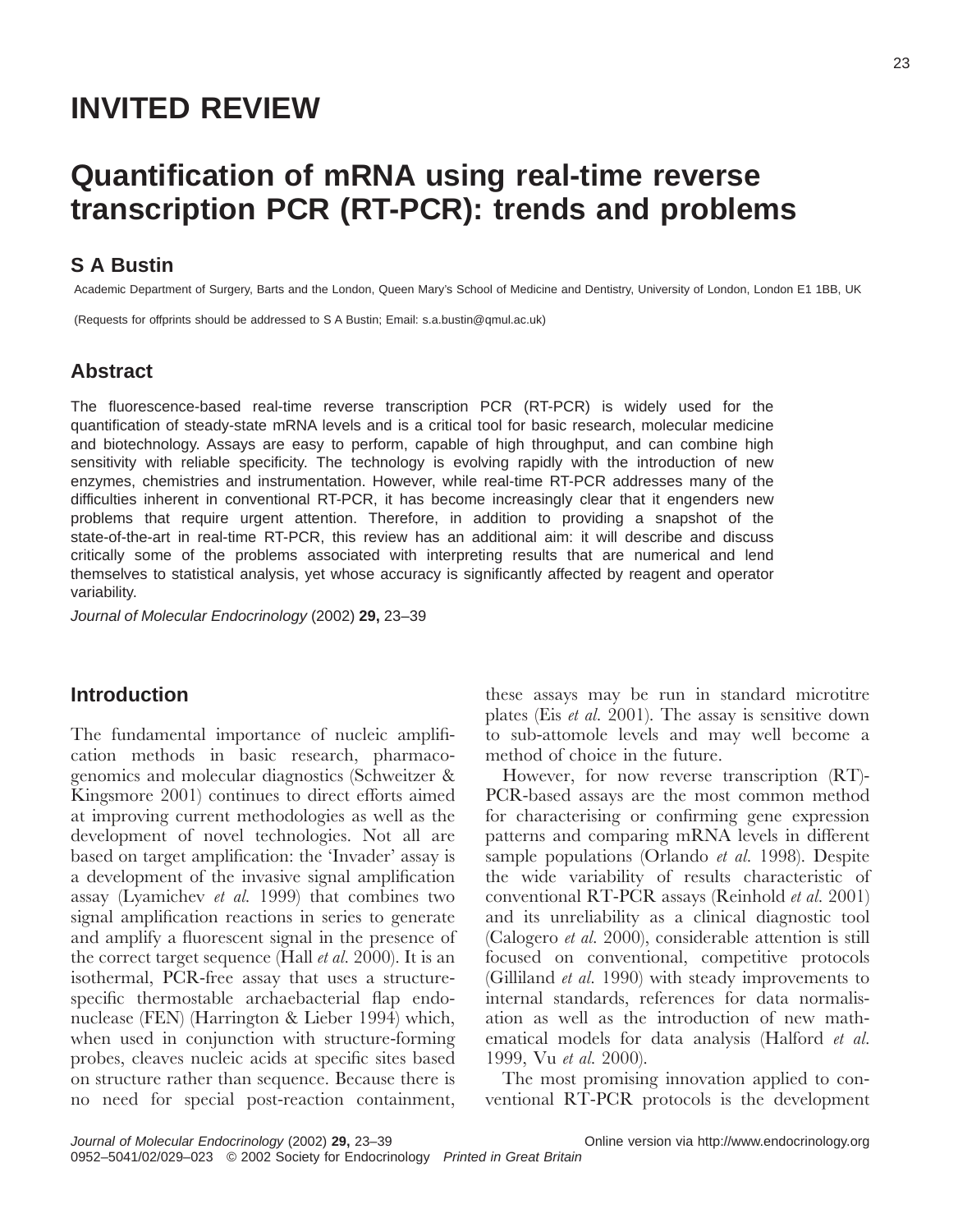of standardised, quantitative, competitive RT-PCR (Willey *et al.* 1998), which is also known as Standardised RT-PCR (StaRT). StaRT addresses some of the major problems associated with conventional competitive RT-PCR protocols: the use of standardised competitor templates allows comparison between experiments and the use of internal standards solves problems of variation in template starting amounts and operator loading errors (Crawford *et al.* 2001). The method uses standardised primer and internal competitor template sets that are tailored individually for each target gene. These amplify with the same kinetics as the target under investigation, and generate conventional RT-PCR products. Target gene mRNA levels are measured relative to their respective competitor templates and are normalised to reference genes to control for cDNA loaded into the reaction. This results in the reporting of each gene expression measurement as a numerical value that allows direct comparison between experiments carried out within the same or different laboratories. The design of the assay allows the analysis to be performed at the endpoint of the RT-PCR reaction and it can be automated through the use of capillary electrophoresis or microchannel electrophoresis instruments, such as the Agilent 2100 bioanalyser. At the moment, there are hundreds of such target/competitor sets available and all can be multiplexed in the same reaction. The intriguing aspect of this standardisation is that a common databank has been set up that will eventually allow the consolidation of individual results into what have been termed interactive gene expression indices (DeMuth *et al.* 1998). This system, together with the databank, has been commercialised (www.genexnat.com). The main disadvantage of the system is probably the inflexibility inherent in a system that is limited to sets of primers available from one supplier. Furthermore, it does not eliminate the errors associated with individuals carrying out the reactions.

Conceptual simplicity, practical ease (Wall & Edwards 2002) and the promise of high throughput (Cohen *et al.* 2002*a*) have made the homogeneous real-time fluorescence detection assay (Heid *et al.* 1996) the most widely used mRNA quantification method for research application such as monitoring transcription *in vitro* (Liu *et al.* 2002) and direct detection of the effects of receptor signalling (Yuen *et al.* 2002). Its potential as a clinical diagnostic

assay (Bustin & Dorudi 1998) is also being realised, and its use has been reported for the identification of micrometastases or minimal residual disease in colorectal cancer (Bustin *et al.* 1999), neuroblastoma (Cheung & Cheung 2001), prostate cancer (Gelmini *et al.* 2001) and leukaemia (Buonamici *et al.* 2002). It has been used to distinguish different types of lymphoma (Bijwaard *et al.* 2001), for the analysis of cellular immune responses in the peripheral blood (Hempel *et al.* 2002), the detection of bacterial (Goerke *et al.* 2001) and viral (Greijer *et al.* 2002) RNA in clinical samples and for monitoring the response of human cancer to drugs (Miyoshi *et al.* 2002). Other clinically relevant applications include its use for the detection of gene amplification in breast cancer (Bieche *et al.* 1999), for the analysis of tissue-specific gene expression (Bustin *et al.* 2000) and for cytokine mRNA profiling (Stordeur *et al.* 2002).

As with all new technologies, continuous improvements in enzymology, chemistry and instrumentation are taking place and a web site that encourages users to relate their real-life experiences to rate instruments, reagents and suppliers has appeared (www.biowire.com) to provide useful information for experienced users and novices alike. Undoubtedly, these developments advance the ease, and help reduce the cost, of applying this technology to the many applications suited to real-time analysis. On the other hand, the introduction of new enzymes, quenchers, peptide nucleic acids, instruments and chemistries makes it increasingly difficult to compare results obtained in different laboratories.

# **Automation**

Although real-time RT-PCR is perceived as less labour-intensive and more high throughput than conventional RT-PCR, two bottlenecks remain: template preparation and the dispensing of reagents. The recent introduction of robotics into molecular biology promises to address both issues and should also reduce the variability and contamination observed when different operators prepare multiple templates (Mifflin *et al.* 2000). At the basic level, Applied Biosystems (ABI) (www. appliedbiosystems.com) have recently launched the 6100 Nucleic Acid PrepStation, a small-footprint stand-alone instrument that uses an integrated vacuum system with an application-specific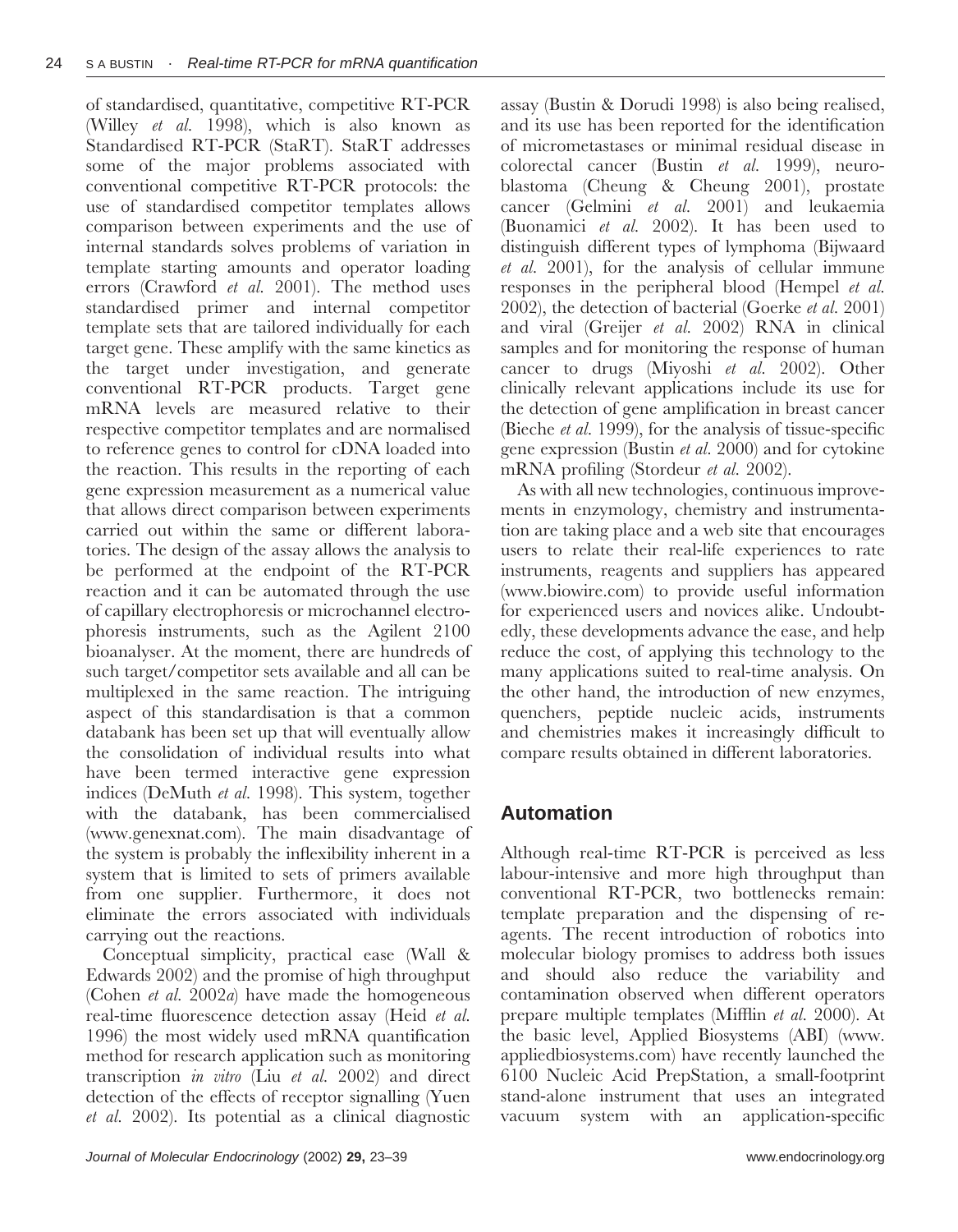membrane to purify RNA or DNA. It is designed to produce 96 samples in about 30 min but requires user supervision and intervention. One level up, Genovision (www.genovision.com) have released two fully automated robotic workstations, one processing up to 48, the other up to 96 samples using a proprietary magnetic bead system. At the top level, Roche, ABI and Qiagen have designed three robots that not only purify nucleic acids but also dispense reagents for the RT-PCR assay, and in the case of the ABI 6700 present the operator with a sealed plate that is ready to load on the thermal cycler. This eases the second bottleneck, the manual dispensing of master mixes and templates into reaction tubes, which is exceedingly tedious. Roche's (http://biochem.roche.com) Magnapure prepares RNA using proprietary magnetic particle technology and specialised reagent kits. The instrument can handle only 32 samples at any one time, which can be a limitation when not using a Lightcycler, and in our experience reproducibly produces good quality mRNA, even from difficult tissues such as colonic biopsies. ABI's 6700 automated nucleic acid workstation has the advantage of being able to process 96 samples at any one time, and is designed to be used along with ABI's real-time thermal cyclers, but is significantly more expensive. Qiagen's Biorobot 8000 (www.qiagen.com) is currently the most technically advanced robotic work station and with its eight-channel independent liquid-level sensing pipetting system can handle up to 384 samples. It uses the tried and tested RNeasy technology, together with an automated vacuum system that replaces the manual centrifugation steps.

However, in addition to substantial acquisition as well as running costs associated with these robots, we have noted some additional problems. First, the amount of biopsy sample that a robot will reliably process is limited to about 20 mg of tissue, an issue that becomes important when the aim is to generate as much RNA as possible. It is, of course, possible to spread sample preparation over several columns, but this will result in significant cost increase. Secondly, at least in our hands, total RNA yields tend to be about half of those achieved using manual methods. Thirdly, we have had problems with the robot's mechanical reliability. However, the pace of development is such that it will not be too long before more universally affordable instruments with reliable liquid handling characteristics appear.

#### **Template preparation**

Until recently, *in vivo* RNA extractions and subsequent analyses were carried out from whole tissue biopsies with little regard for the different cell types contained within that sample. This inevitably results in the averaging of the expression of different cell types and the expression profile of a specific cell type may be masked, lost or ascribed to and dismissed as illegitimate transcription (Chelly *et al.* 1989) because of the bulk of the surrounding cells. Indeed, it is not surprising that significant differences have been detected in the gene expression profiles of microdissected and bulk tissue samples (Fink *et al.* 2002, Sugiyama *et al.* 2002). This is particularly relevant when comparing gene expression profiles between normal and cancer tissue since normal cells adjacent to a tumour may be phenotypically normal, but genotypically abnormal or exhibit altered gene expression profiles due to their proximity to the tumour (Deng *et al.* 1996), and some tumours have significantly larger immune cell infiltrates than others (Bustin *et al.* 2001). Therefore, quantitative information *per se* is no longer sufficient.

The introduction of laser capture microdissection (LCM) (Emmert-Buck *et al.* 1996) has been a crucial step forward, and in combination with microarrays and real-time RT-PCR revolutionises our ability to identify gene expression profiles. LCM allows the extraction of a pure subpopulation of cells from heterogeneous *in vivo* cell samples for detailed molecular analysis (Walch *et al.* 2001). This is done by directing a brief laser pulse at cells within a tissue section placed on a glass slide. Individual cells or groups of cells can be selected and since cells and their contents are not damaged, gene expression patterns, both at the RNA and protein levels, are maintained.

Consequently, *in vivo* samples subjected to quantitative RT-PCR analysis might consist of single, tens or hundreds of cells isolated during laser microdissection. Quantitative isolation of total RNA from such very small samples by traditional methods is difficult and inefficient and requires the addition of exogenous nucleic acid to the sample. For example, Qiagen recommend the addition of 20 ng of carrier, non-polyadenylated RNA immediately after lysis and prior to loading onto the RNeasy column. However, new kits developed by Stratagene (www.stratagene.com) and Invitrogen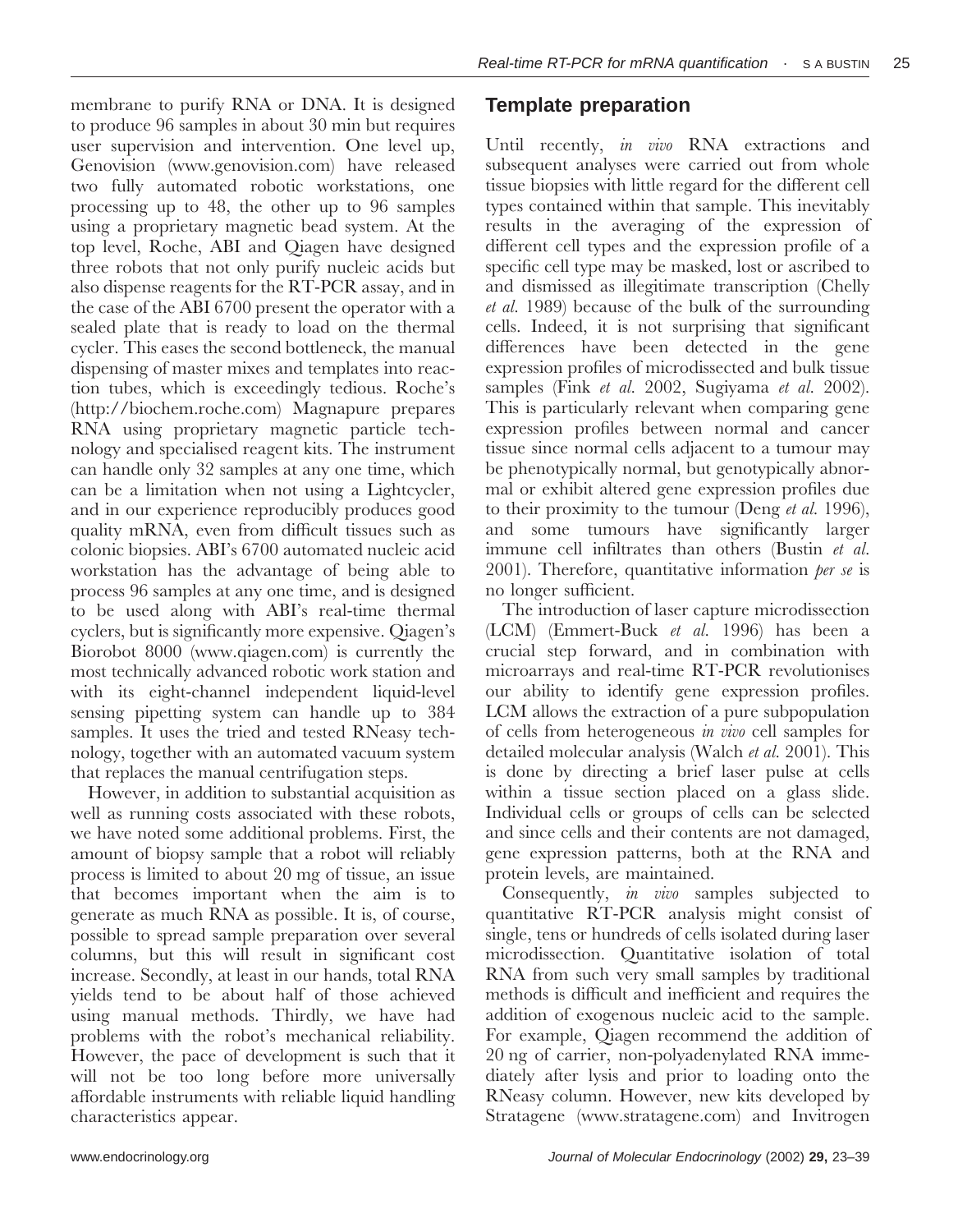(www.invitrogen.com) claim to allow the isolation of total RNA from a single cell and there are published data detailing extraction and subsequent RT-PCR assays from tens of cells (Bohle *et al.* 2000, Dolter & Braman 2001).

Laser microdissection is best carried out using archival formalin-fixed paraffin-embedded tissue specimens (Lehmann *et al.* 2000) as such tissue is the most widely available material for retrospective clinical studies and, together with clinical data, represents an important resource for the elucidation of disease mechanisms and validation of differentially expressed genes as novel therapeutic targets or prognostic indicators. Although RNA can be extracted from such tissue (Rupp & Locker 1988), extensive degradation can occur before (Mizuno *et al.* 1998) or during (Klimecki *et al.* 1994) the formalin fixation process. Furthermore, formalin fixation generates cross-links between nucleic acids and proteins and covalently modifies RNA, making subsequent RNA extraction, RT and quantification analysis problematic (Masuda *et al.* 1999). Not surprisingly, fixatives are important (Goldsworthy *et al.* 1999) and different tissue preparation methodologies will invariably lead to different results from different laboratories. Most guidelines for successful RT-PCR assays insist that successful quantitative RT-PCR is highly dependent on the quality of RNA. Certainly, there is evidence that cDNA yield from sequences near the 5 end of partially degraded mRNAs is significantly less than from sequences near the polyA tail (Swift *et al.* 2000) and assays aimed at identifying RNA degradation are being developed (Sugita *et al.* 2001). However, it is worth remembering that real-time RT-PCR amplification generates amplicons as small as 60 bp. Therefore, this technique could be suitable for quantitating mRNA levels in tissue samples containing partially degraded RNA and might allow the analysis of quantitative changes of nucleic acids during the course of pathological alterations. Indeed, recent reports describe the isolation (Bock *et al.* 2001) as well as accurate and reproducible quantification of mRNA expression levels from archival paraffin-embedded tissue specimens (Godfrey *et al.* 2000, Specht *et al.* 2001, Cohen *et al.* 2002*b*), even after immunohistochemical staining (Fink *et al.* 2000). This is very exciting, since it may now be possible to use a single sample for immunocytochemistry, *in situ* hybridisation as well as quantitative RT-PCR

or microarray analysis. Furthermore, Ambion (www.ambion.com) have commercialised a kit that allows reliable extraction of RNA from formalinfixed, paraffin-embedded tissue sections for use in RT-PCR, and general use of this kit should aid the process of standardisation of quantitative protocols. Finally, there can be little doubt that new preservation methods will be developed that on the one hand preserve tissue morphology while permitting the extraction of higher quality RNA than is currently possible (Parlato *et al.* 2002).

# **DNase treatment**

Accurate determination of total RNA concentration is particularly important for absolute quantification of mRNA levels where mRNA copy numbers are best normalised against total RNA and any significant DNA contamination will result in inaccurate quantification. Hence, any variation in copy numbers between samples could be a reflection of different levels of DNA contamination between them. However, many researchers are reluctant to expose their precious RNA samples to DNase treatment, fearful that residual RNases will degrade it or affect its long-term storage. We routinely add DNase only to the sample to be quantitated, leaving the stock untreated. Only when forced to use a probe that is not intron-spanning do we also DNase-treat the sample to be amplified (Li *et al.* 2000). Column-based RNA purification kits, such as those supplied by Qiagen or Strategene's Absolutely RNA, claim to allow the isolation of virtually DNA-free RNA. To identify the extent of DNA contamination in non-DNasetreated RNA samples purified using RNeasy columns (Qiagen) we determined the nucleic acid concentration of a large number of RNA samples prepared by different individuals from *in vivo* biopsies and tissue culture cells before and after treatment with DNase (Qiagen). The results (Fig. 1) provide conclusive evidence that there is significant contamination, with RNA constituting on average 50–80% of the purified nucleic acid. However, there is a wide range, with some preparations virtually pure RNA and others virtually pure DNA and this is tissue origin- or operator-independent.

If precious samples are to be DNase-treated, it is necessary to ensure that the DNase is removed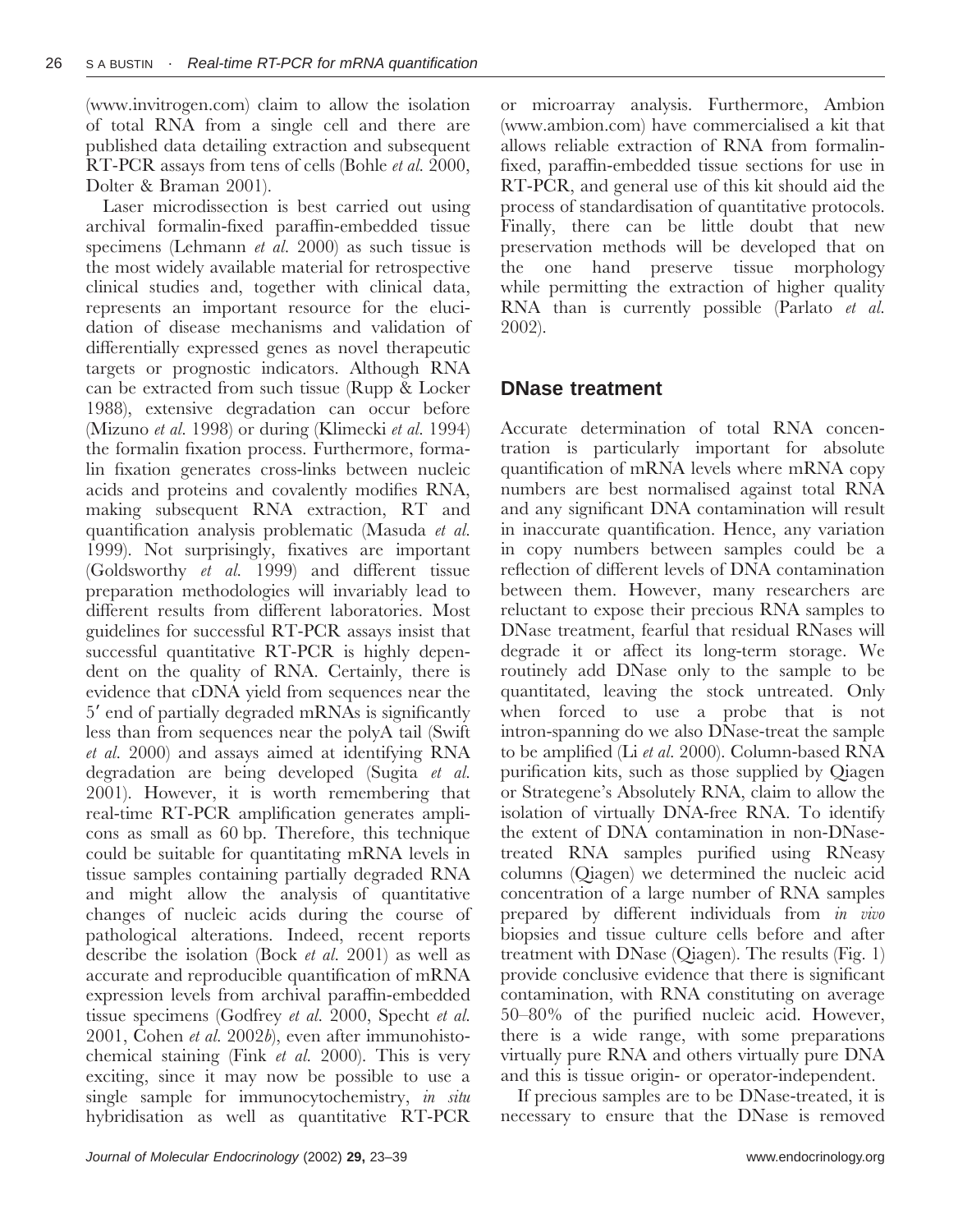

**Figure 1.** DNA contamination of RNeasy-purified total RNA. Standard RNeasy protocols were used to prepare total RNA from surgically resected biopsies: (A) breast, *n*=76 and (B) colon, *n*=51; from biopsies obtained during sigmoidoscopy (C) *n*=36 and from HT-29 tissue culture cells (D), *n*=60. Nucleic acid concentrations of the individual samples were determined before and after treatment with RNase-free DNase. Post-treatment concentrations were expressed as percentages of the pre-treatment concentrations and plotted to show RNA as a percentage of total nucleic acid for each sample. The horizontal bar shows the median percentage RNA.

prior to any RT step. When using manual columns or fully automated RNA extraction protocols on a robot, it is most convenient, although arguably less efficient, to carry out the DNase digestion *in situ*. This also permits the removal of the DNase during the subsequent wash steps. For non-column-based protocols, Ambion have introduced a system called 'DNase-free' which consists of RNase-free DNase and a DNase removal reagent which binds to and removes the DNase as well as divalent cations following a centrifugation. The main drawbacks, as ever, are the additional steps involved, as well as the significant additional costs incurred, especially when treating numerous samples.

#### **RT**

The RT step is critical for sensitive and accurate quantification and the amount of cDNA produced by the reverse transcriptase must accurately represent RNA input amounts. Therefore, the dynamic range, sensitivity and specificity of the enzyme are prime considerations for a successful RT-PCR assay. Protocols using a one tube/one or two enzyme-based approach are significantly more convenient than those using two tube/two enzymebased protocols but have been reported to be less sensitive (Battaglia *et al.* 1998). In our hands this is reflected by a shift in the threshold cycle (*C*t ) corresponding to one order of magnitude of initial template copy number. Furthermore, as the required properties are not necessarily found in a single enzyme, careful choice of appropriate enzymes is required. Consequently, it may not be possible to compare directly quantitative data from two separate experiments. Qiagen have launched an enzyme (Sensiscript) that is claimed to maximise the RT from very dilute RNA templates  $\langle$  <50 ng). It has both a higher affinity for RNA than conventional reverse transcriptases and a specially engineered RNase H function that is entirely RNA/DNA hybrid dependent and leaves DNA as well as single stranded RNA intact. To test the claim, we used Sensiscript and Superscript II (GibcoBRL, Inchinnan, UK) and oligo-dT to prepare cDNA from 2·5 and 25 ng samples of total RNA isolated from a colorectal cancer cell line. The equivalent of  $0.125$  and  $1.25$  ng were used in qPCR assays to detect insulin-like growth factor type I receptor (IGF-IR) mRNA, which is expressed at high levels, and the growth hormone receptor (GHR), which is expressed at medium-tolow levels in the colon. We found no difference in IGF-IR  $C_t$  between the enzymes when using the equivalent of  $1.25$  ng RNA, but there appeared to be about five times more template in the 0·125 ng reaction carried out by Superscript II. For GHR, a similar result was obtained. Therefore, in practice, any manufacturer's claims need to be treated cautiously and different RNA preparations are likely to give different results with the same reverse transcriptase.

RT reactions are usually carried out between 40 °C and 50 °C and at these low temperatures there can be problems with the relative nonspecificity of the RT reaction (Raja *et al.* 2000). This results in non-specific priming by both forward and reverse primers and is a particular problem with very low concentrations of starting template. Here such non-specific side reactions can out-compete the desired reaction and, if the genuine target concentration is sufficiently low, results in the complete inhibition of specific product amplification. G/C- or secondary structure-rich mRNA templates (Malboeuf *et al.* 2001) also pose problems for reverse transcriptases transcribing at 40–50 °C. This is because such templates can cause the enzyme to stop, dissociate from the RNA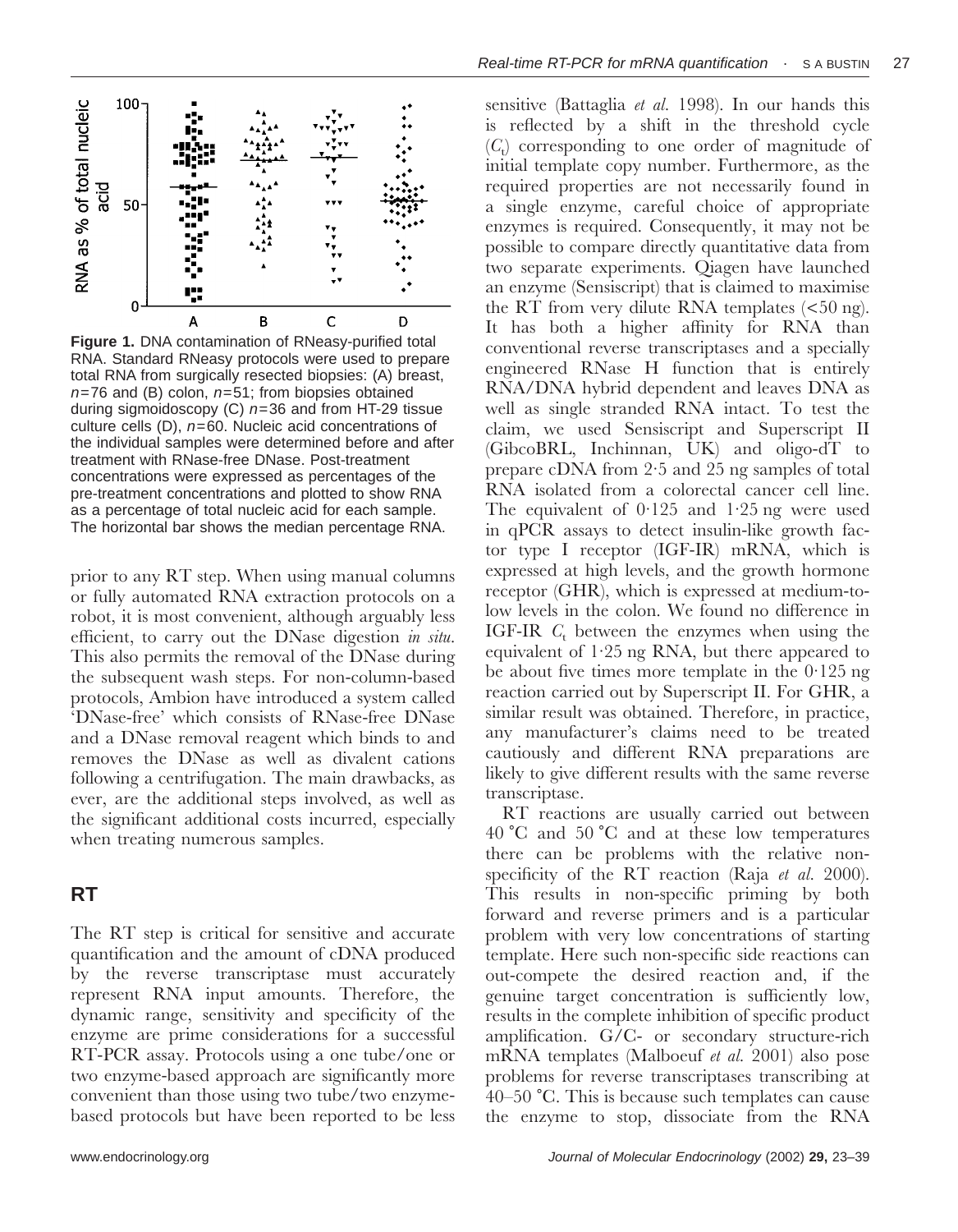template, or skip over looped-out regions of RNA. Invitrogen's new avian RNase H– thermostable reverse transcriptase (Thermoscript) maintains its activity up to 70 °C, thus permitting increased specificity and efficiency of priming. However, this enzyme may be less robust than more conventional ones as it appears to be more sensitive to inhibitors present in RNA samples.

# **PCR**

Competing side reactions such as mispriming and primer dimerisation can significantly affect the sensitivity of the PCR reaction (Chou *et al.* 1992). Hence there has been a clear trend towards the use of thermostable polymerases that require heat activation prior to the PCR reaction. Such modified, heat-activatable enzymes provide more specific hot start PCR conditions and can result in increased yield of specific product. Alternatively, it is possible to omit the heat activation step and add additional cycles. This results in slow activation of the enzyme (time-release) during the first ten or so cycles, which may improve specificity (Kebelmann-Betzing *et al.* 1998). Hot start enzymes are available from all major suppliers and despite their claims, there is probably little difference in the real-life performance of these enzymes.

RT-PCR assays that use *Tth* polymerase to reverse transcribe and carry out the PCR reaction using one enzyme/one tube protocols do not have this advantage. Indeed, as there has been no further development of the one enzyme/one tube assay format it may be time to abandon this protocol and switch to a two enzyme/one tube or two enzyme/two tube format. The main consideration here is to choose an opportune moment, since the quantitative data generated using the new protocol will not be comparable to those obtained previously.

With the significant costs associated with carrying out real-time RT-PCR reactions it is encouraging to see that several manufacturers are developing kits that can be used on the various types of real-time cyclers, including the ABI systems that are optimised for use with an internal reference dye (ROX). For example, Qiagen have launched an SYBR Green RT-PCR kit and undoubtedly will soon provide kits for hybridisation/hydrolysis assays as well. Similarly, Stratagene have developed core kits that are not

tied to any one real-time cycler system. Finally, it is of course perfectly possible to prepare one's own master mixes and a good source of information about any issues to do with real-time RT-PCR issues is the ABI-independent bulletin board at qpcrlistserver@yahoogroups.com. Most of the comments are very helpful and researchers from the various manufacturers and suppliers give regular and sound advice.

# **New technologies**

Current real-time chemistries use separate PCR primers and probes, and the generation of a fluorescent signal depends on intermolecular interactions between template, primers and probes. Sensitivity and reproducibility are broadly comparable (Hein *et al.* 2001), and hydrolysis and hybridisation probes, together with Molecular Beacons, are coexisting happily, with the most widespread protocols still utilising the 5'-nuclease assay using hydrolysis probes. However, the desire to speed up the assay is leading to continuous innovation and a new technology has appeared recently that incorporates many of the advantages of the three established technologies, but avoids their drawbacks. Scorpions (www.dxsgenotyping. com) convert sequence-specific priming and probing into a unimolecular event, making the signalling reaction extremely fast (Whitcombe *et al.* 1999) compared with the slower Taqman reaction, where a fluorescent signal is not generated until the polymerase has hydrolysed the dual-labelled probe. The original Scorpion consists of a specific probe sequence held in a hairpin loop configuration by complementary stem sequences on the 5' and 3' sides of the probe, which is complementary to the extension product of the primer (Fig. 2A). A fluorophore is attached to its 5' end and is quenched in the hairpin loop configuration by a moiety joined to the  $3'$  end. This is linked to the  $5'$ end of a specific primer via a non-amplifiable monomer, typically hexethylene glycol. This prevents copying of the stem/loop and probe sequences during the polymerisation step of the PCR reaction which would lead to the opening of the hairpin loop in the absence of specific target sequences. After extension of the Scorpion primer, the specific probe sequence is able to bind to its complement within the same strand of DNA. This hybridisation event opens the hairpin loop so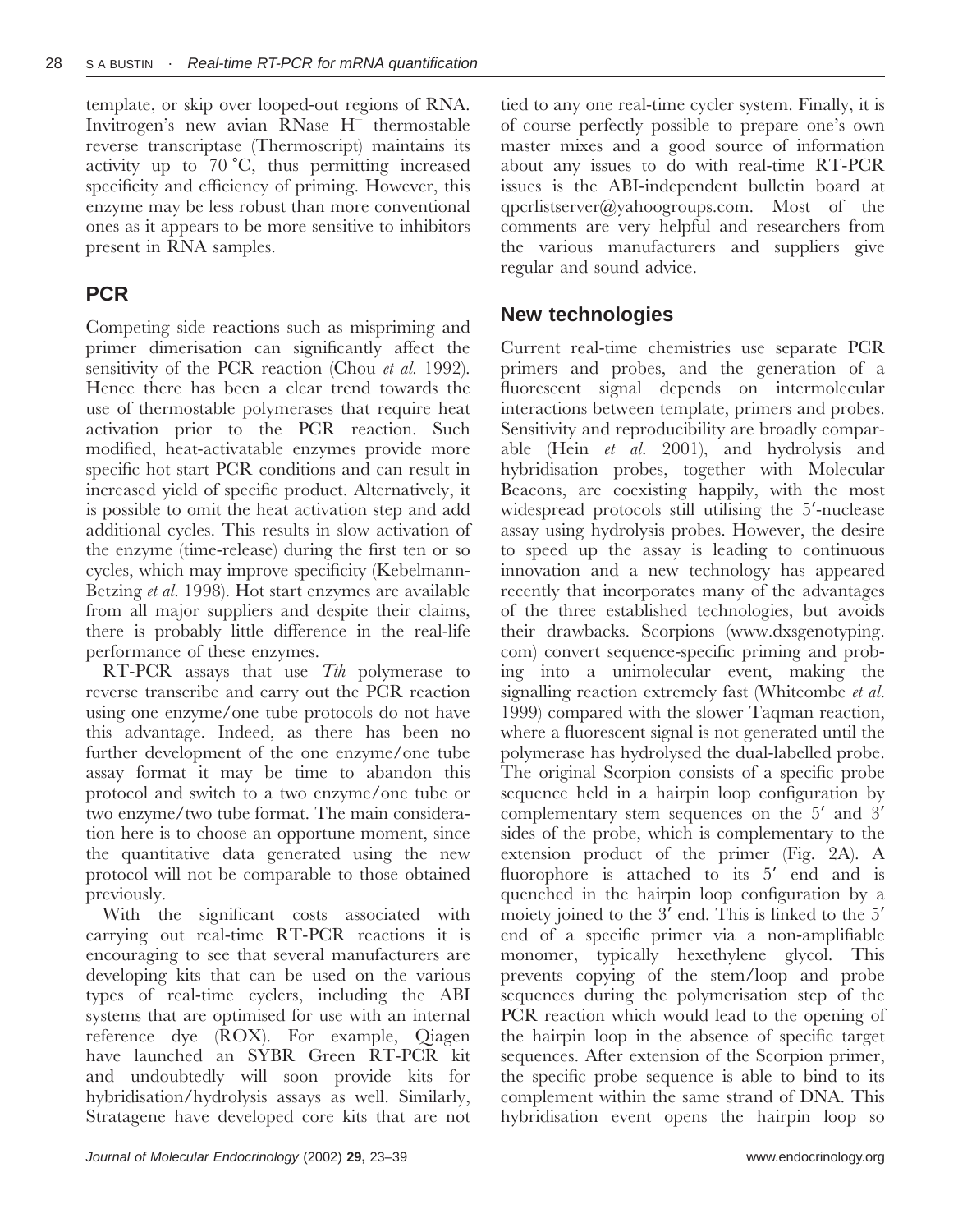

**Figure 2.** Real-time RT-PCR with Scorpions. A standard RT step is followed by denaturation of the double-stranded template. (A) In the hairpin loop structure, the fluorophore attached at the 5′ end forms a non-fluorescent complex with the quencher at the 3' end. The hairpin loop is linked to the 5' end of a specific primer through a PCR stopper that prevents read-through of the hairpin loop. During PCR, the Scorpion primers are extended to become part of the amplicon. During the annealing/extension phase of the PCR reaction, the probe sequence in the Scorpion hybridises to the newly formed complementary target sequence in the PCR product separating the fluorophore from the quencher and resulting in a fluorescent signal. As the tail of the Scorpion and the PCR product are now part of the same strand of DNA, the interaction is intramolecular. The target sequence is typically chosen to be within three bases of the 3′ end of the Scorpion primer. (B) Separation of fluorophore and quencher onto different oligonucleotides improves signal intensity. The quencher oligonucleotide has the quencher at its 3′ end and is complementary to the probe sequence. Following denaturation and polymerisation, intramolecular interaction of probe and newly synthesised product is more favourable than intermolecular binding between quencher oligonucleotide and the probe.

that fluorescence is no longer quenched and a fluorescent signal is observed. Unimolecular hybridisation is kinetically more favourable as it does not depend on a chance meeting between the probe, present at relatively low concentration, and the amplicon. This allows the introduction of more rapid cycling conditions together with a significantly stronger signal strength compared with both Taqman and molecular beacons (Thelwell *et al.* 2000). Another advantage over Taqman assays is that the PCR reaction is carried out at the optimal temperature for the polymerase, rather than at the reduced temperature required for the 5-nuclease assay to displace and cleave the probe. In a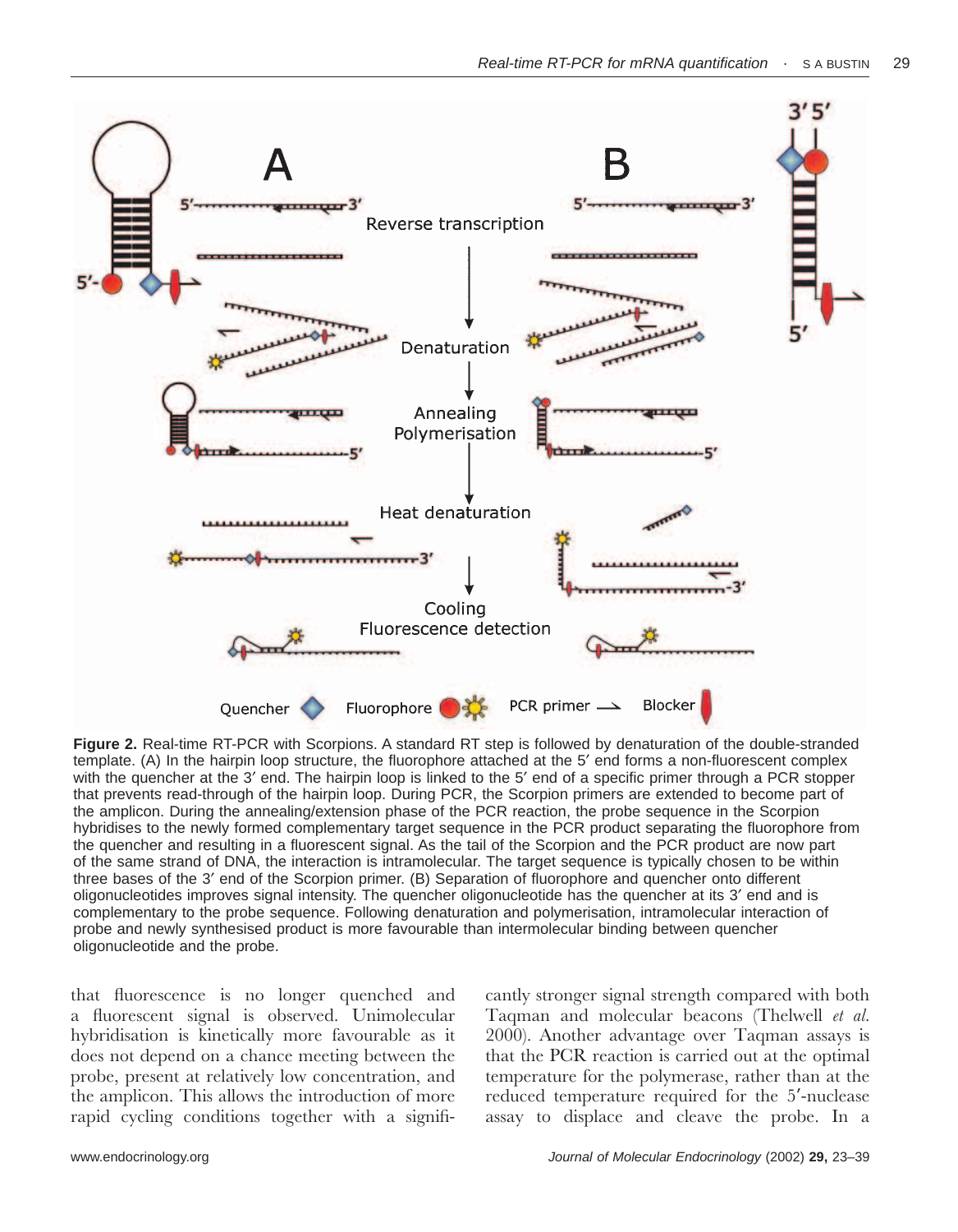standard Scorpion assay some quenching can occur even in the open form, since the quencher is always in the proximity of the fluorophore. Therefore, a modification, duplex scorpions, has been developed that separates the fluorophore and the quencher onto different oligonucleotides (Fig. 2B). The specific primer, PCR stopper, probe and fluorophore make up one oligonucleotide, while the quencher is linked to the 3' end of an oligonucleotide that is fully complementary to the probe sequence. Since this arrangement retains the intramolecular probing mechanism, it is favoured over quencher oligonucleotide re-annealing with the Scorpion and results in better signal intensity than the normal Scorpion format. It also compares favourably with the high signal/high background ratio of the Taqman and low signal/low background ratio of molecular beacons. An additional advantage of the modified Scorpion is that it is easier to design and synthesise, as there is no hairpin loop structure and only the fluorescent dye need be attached.

The design of Scorpions requires consideration of secondary structure as well as primary sequence since it is crucial that another secondary event will not out compete the correct probing event. The use of secondary structure programs (e.g. http://bioinfo. math.rpi.edu/ $\sim$ mfold/dna/form1.cgi) helps, and it is likely that programs tailored to optimise Scorpion design will appear in the near future.

# **Quenchers**

Quenchers accept energy from a fluorophore and dissipate it by one of two mechanisms. With Molecular Beacons and Scorpion primer/probes quenching is proximal due to the close contact between fluorophore and quencher and the energy is dissipated as heat (collisional quenching). With hydrolysis probes, fluorophore and quencher may be separated by up to 40 bp and quenching is achieved by fluorescence resonance energy transfer (FRET) where the fluorophore donor transfers its energy to the quencher acceptor, which releases the energy as light of a higher wavelength. However, because FRET is distance-dependent, it is important to design dual label probes to be as short as possible. Until recently, quenchers, usually DABCYL and TAMRA, suffered from a number of drawbacks, including either poor spectral

overlap between the fluorescent dye and quencher molecule (DABCYL) or inherent fluorescence of the quencher (TAMRA), resulting in a relatively poor signal-to-noise ratio. A new class of quenchers that have no native fluorescence has become available (e.g. Black Hole Quenchers (BHQ), Biosearch Technologies, Novato, CA, USA (www.biosearchtech.com/bhq)). Unlike DABCYL, which has an absorption maximum of 474 nm, they can quench fluorescence over the entire visible spectrum and into the infrared. Thus, the BHQs more efficiently quench the most commonly used fluorescent dyes, e.g. FAM (absorption maximum 518 nm), TET (538 nm) and Cy5 (667 nm). Another theoretical advantage is that because the BHQ probes do not themselves fluoresce, it is possible to pick multiple fluorochrome/quencher pairs and quantify several amplification reactions in the same test tube. We have compared the signals generated by two identical probes, one labelled with FAM and TAMRA, the other with FAM and a BHQ, in a RT-PCR reaction designed to detect insulin-like growth factor II (IGF-II) mRNA levels in colonic biopsies. In our hands the TAMRAlabelled probe performed better, both in terms of reproducibility as well as sensitivity, with a normal colonic biopsy generating  $C_t$ s of  $26.2 \pm 0.2$  (TAMRA) and  $31.1 \pm 0.7$  (BHQ) and the paired tumour  $21 \cdot 1 \pm 0.25$  (TAMRA) and  $23.6 \pm 0.7$  (BHQ). I do not know whether this is due to our inexperience with BHQ probes or whether this might be specific to the IGF-II amplicon.

# **Primers and probes**

Several new web sites assisting in the design of oligonucleotide primers and probes have appeared and the ones listed here are just a selection of the most useful ones. An online melting temperature (*T*m) calculator (http://www.operon.com/oligos/ toolkit.php) provides an immediate price for the queried oligonucleotide. A nice touch is that the program also displays the complement to the oligonucleotide, plots the sequence against itself and can compare its sequence against another oligonucleotide. http://www-genome.wi.mit.edu/ cgi-bin/primer/primer3\_www.cgi is a link to Primer3 primer design software and can be used to select probe sequences. It does not consider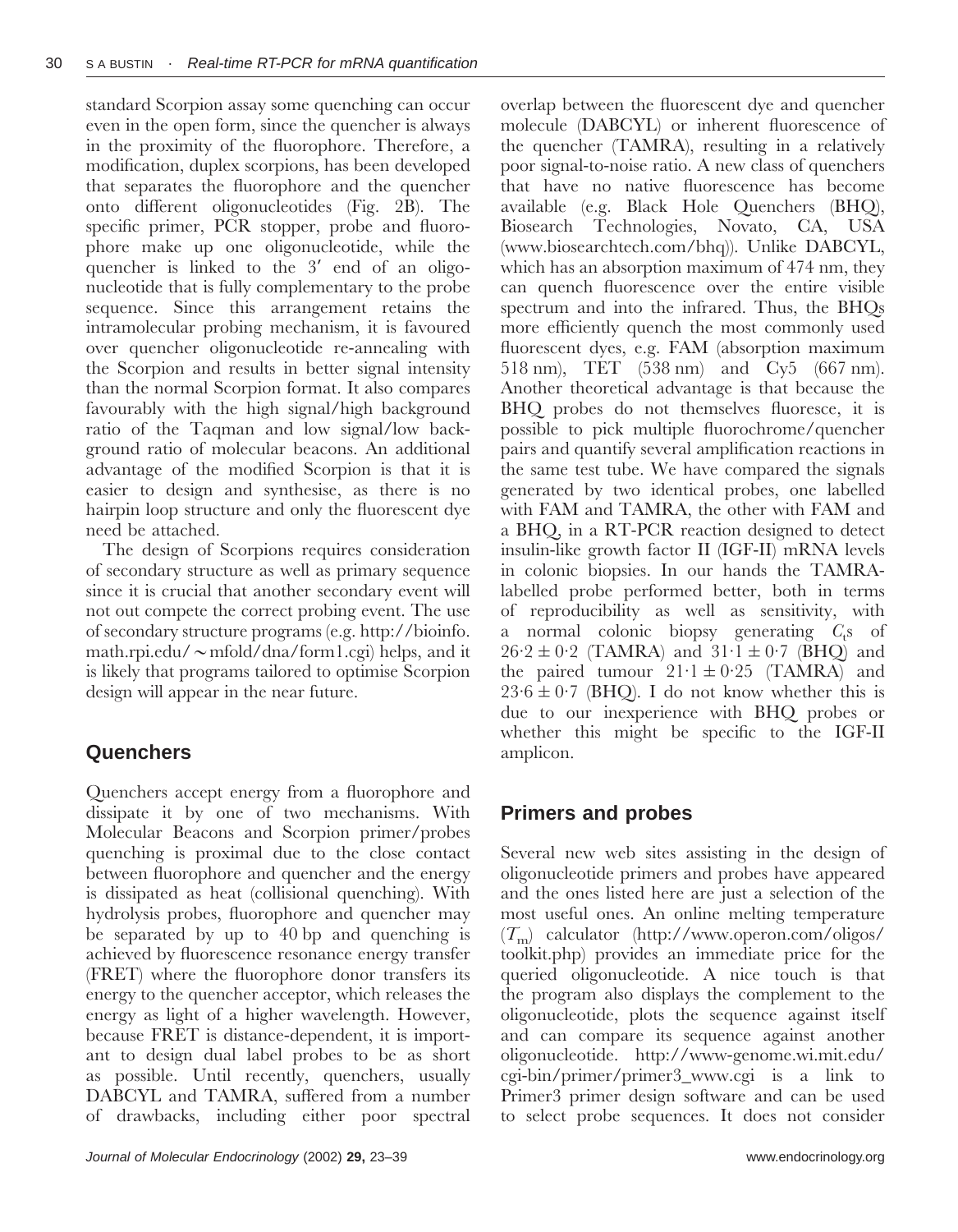secondary structure issues that are relevant in primer/probe design for real-time PCR, especially molecular beacons and Scorpions. The JaMBW primer design web site (http://members.aol.com/ \_ht\_a/lucatoldo/myhomepage/JaMBW) is very useful for selecting appropriate primers but not probes; however some of its functionality is limited to Netscape browsers. http://www.ncbi.nlm.nih. gov/BLAST/ is the site for the Basic Local Alignment Search Tool from the National Center for Biotechnology Information and is an essential site for checking specificity of probe and primer sequences. A commercial program to assist with the design of Molecular Beacons is also available (http://www.premierbiosoft.com/molecular\_beacons/ molecular\_beacons.html) which could be useful when designing Beacons for multiplex reactions. Finally, it is worth emphasising that fluorescent dyes are light sensitive and therefore subject to photo bleaching. Therefore, we keep the probes in the dark until the very last moment and they are the last component we add to our reaction mixtures.

## **Peptide nucleic acids**

Peptide nucleic acid (PNA) oligomers are analogues of DNA in which the phosphate backbone is replaced with repeating N-(2-aminoethyl)-glycine units linked by peptide bonds (Nielsen *et al.* 1991). Their unique properties enable the development of assay formats that extend the possibilities of DNA probes (Stender *et al.* 2002). They cannot function as primers for DNA polymerase (Orum *et al.* 1993), but make very useful probes for real-time RT-PCR assays (Ortiz *et al.* 1998, Fiandaca *et al.* 2001). The PNA backbone is not charged and no salt is necessary to facilitate and stabilise the formation of PNA and DNA or RNA duplexes. Therefore, the  $T_m$  of a PNA/DNA duplex is significantly higher than that of a DNA/DNA duplex and is almost independent of ionic strength. When used at low ionic strength PNA will bind effectively to a target under low salt conditions in the presence of a competing DNA strand (Egholm *et al.* 1993). Since low salt conditions also destabilise intramolecular interactions of RNA molecules, these conditions favour hybridisation of the PNA molecule. PNAs are also useful when attempting to maximise the specificity of a probe, e.g. for the detection of mutations in DNA, as a single PNA/DNA mismatch reduces the  $T_{\rm m}$  by an average of 15 °C, compared with 11 °C in a DNA/DNA duplex.

The higher  $T_{\text{m}}$  of PNA allows the use of shorter probes, but makes it important to consider the specificity of the probes to achieve a balance between the two. While a 15-mer PNA probe will have roughly the same melting temperature as a standard 25-mer, it will not have its specificity. It is probably best to aim for a PNA probe length of around 18 bases, since longer probes tend to aggregate, a problem also associated with purinerich PNA probes. A web site is available to assist with PNA probe design (http://www.bostonprobes. com/pages/science/tech-support/sci\_probedesigner. html).

# **Minor groove binding probes**

Minor groove binders (MGBs) such as dihydrocyclopyrroloindole bind to the minor groove of DNA with high affinity. When such MGBs are conjugated with oligodeoxynucleotides, the conjugates form very stable hybrids with complementary DNA (Kumar *et al.* 1998). Commercial MGB probes have the MGB at their  $3'$  end, since they are easier to synthesise but the MGB can be placed either at the  $5'$  or  $3'$  ends (Afonina *et al.* 1996). Fluorescence quenching is more efficient, giving increased sensitivity (Kutyavin *et al.* 2000) and the higher melting temperatures  $(T<sub>m</sub>)$  allows the design of significantly shorter probes that are also more specific, especially if there is a mismatch in the MGB region of the duplex. MGB probes allow the design of efficient probes for A/T rich regions of the genome and have been used successfully for single nucleotide polymorphism (SNP) analysis (Walburger *et al.* 2001). One problem with these probes is that the additional restrictions on where the probes can bind may make it even more difficult to find optimal probes around, for example, splice junctions. On the other hand, the shorter length of the probe compensates for this. When designing MGB probes, it is important to remember that because of the asymmetric placement of the minor groove binder at the 3 end, complementary MGB probes do not necessarily have the same  $T_{\text{m}}$ . Primer Express software has been updated to allow the design of these modified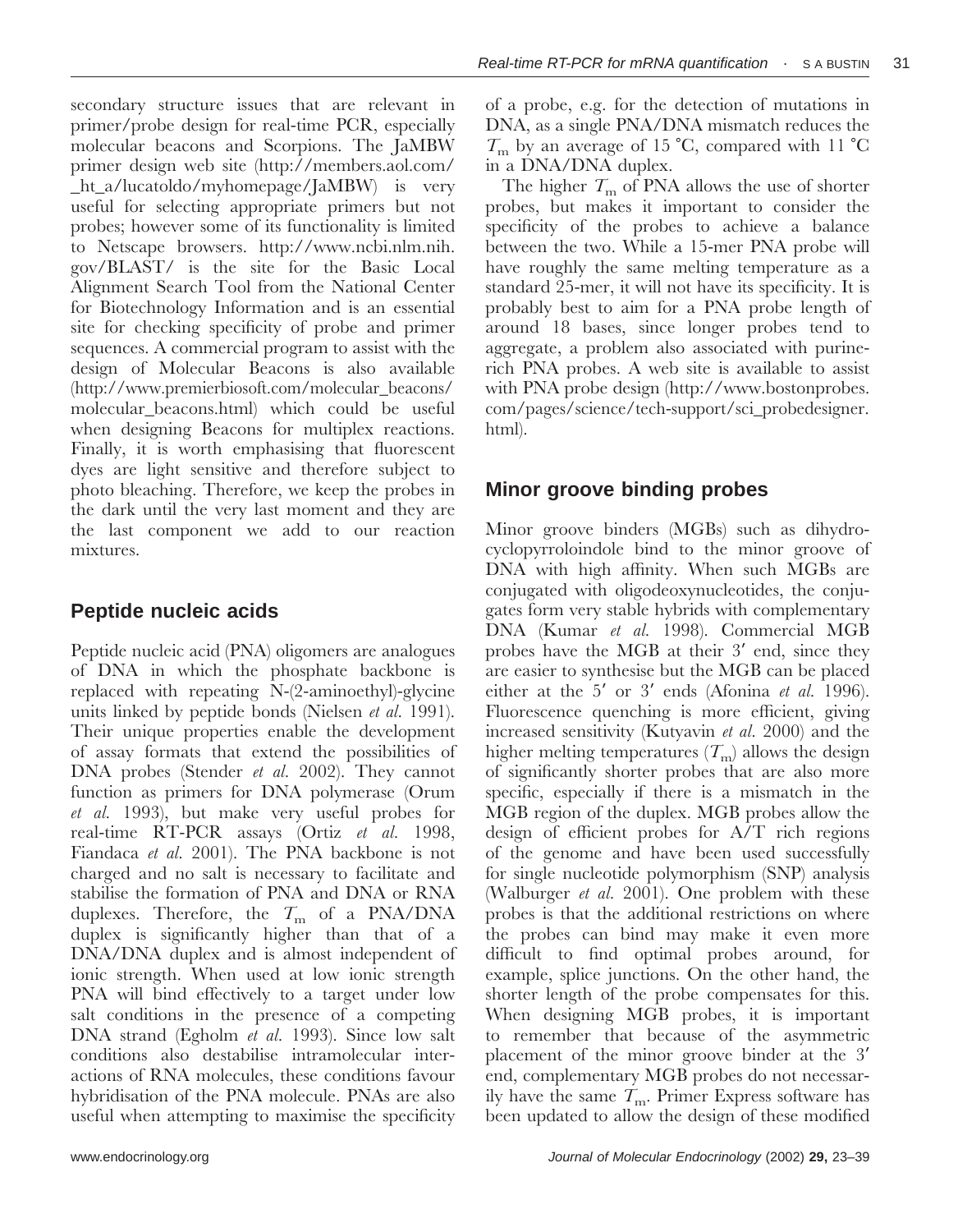probes (version  $1·5$ ). This version should also have removed some of the inconsistencies inherent in version 1·0, although it may have introduced novel bugs. Hence numerous users, including the author, continue to use version  $1.0$ , forsaking the ability to design MGB probes for the security of a design setup that, whilst cumbersome, does generate primer/probe sets that work most of the time.

## **Instrumentation**

Technology has advanced rapidly in the last 2 years and the latest real-time thermal cyclers have been developed with multiplexing and high throughput applications in mind. All aim to minimise the variability inherent in conventional RT-PCR, and monitor fluorescent signals as they are generated, recording a threshold cycle where fluorescence rises above the background but before the reaction reaches a plateau. They also seek to address the problem of cost and are designed to use less reagent and sample. Established instruments such as the Roche Lightcycler (http://biochem.roche.com/ lightcycler) and Biorad iCycler (www.biorad. com), instruments from new manufacturers, the Mx4000 (www.stratagene.com), the Smartcycler (www.smartcycler.com), the Rotor Gene 2000 (www.corbettresearch.com) and new instruments from established manufacturers, the laser-based high throughput 384-sample 7900HT and the halogen-based 96-sample 7000 (all from www. appliedbiosystems.com), the Chimaera Quantitative PCR System (www.thermohybaid.com) and the curiously named DNA Engine Opticon Continuous Fluorescence Detection System from MJ Research (www.mjr.com/html/instruments/opticon), compete with each other and make choosing a suitable instrument very difficult. They are all true 'realtime' systems in that progress can be monitored at any time during thermal cycling, rather than having to wait until the end of the run. This permits extension or termination of runs at will, depending on the experimental conditions. All probably perform qRT-PCR assays satisfactorily but they differ substantially on price, the user-friendliness of their software and their flexibility. Importantly, ABI does not officially support any chemistries other than the 5-nuclease assay. Instruments relying on single excitation lasers such as the ABI 7700 and 7900HT tend to be the least flexible, since their laser excitation range (488–514 nm) is too narrow to excite efficiently the wide range of fluorophores available today. In contrast, halogen lamp excitation, although less intense than a laser at its maximum wavelength, provides uniform excitation over a much broader range of wavelengths. This is particularly important when considering multiplex reactions that require a choice of spectrally well-resolved fluorophores to minimise cross-talk. On the other hand, lasers offer high spectral brightness and sensitivity for fluorophores at their central wavelength. The (relatively) low price of the Roche Lightcycler and Biorad iCycler makes them very attractive for individual laboratories, although the glass capillary-based design of the Lightcycler might not suit everyone. To anyone used to the ABI 7700, the granddaddy of real-time instruments, both are amazingly compact. The iCycler in particular is a very impressive instrument. It uses a tungsten halogen lamp, which with appropriate filters allows fluorophore excitation from 400 to 700 nm. It can amplify 96 samples at any one time with a recently launched module extending this to 384 samples, and its operational and programming specifications certainly match those of the ABI 7700. It has also been my experience that BioRad's technical support staff are well informed and keen to help. The Rotor Gene 2000 uses four separate LED light sources that excite at 470, 530, 585 and 625 nm. Excitation is detected using six filters and photomultipliers at 510, 555, 610, 660, 580 and 610 nm. This instrument utilises a design that is radically different to all other instruments: the real-time reactions are carried out in standard microfuge tubes inside a 36- or 72-well rotor that spins at 500 r.p.m. This is meant to remove any temperature equilibration time and non-uniformity and sample-to-sample variation of  $\langle 0.01 \degree C \rangle$  is claimed. The Chimaera Quantitative PCR System uses a more conventional 96-well plate format on a Peltier driven thermal cycler. A halogen lamp with up to eight filters results in an excitation range of 385 nm to 690 nm with eight filters and photomultipliers detecting emissions between 430 nm to 800 nm.

The recent introduction of the Stratagene Mx4000 has generated considerable interest, mainly due to the specification of the instrument, as well as the exceptional user-friendliness of the accompanying software. This cycler also uses a tungsten halogen lamp, with an excitation range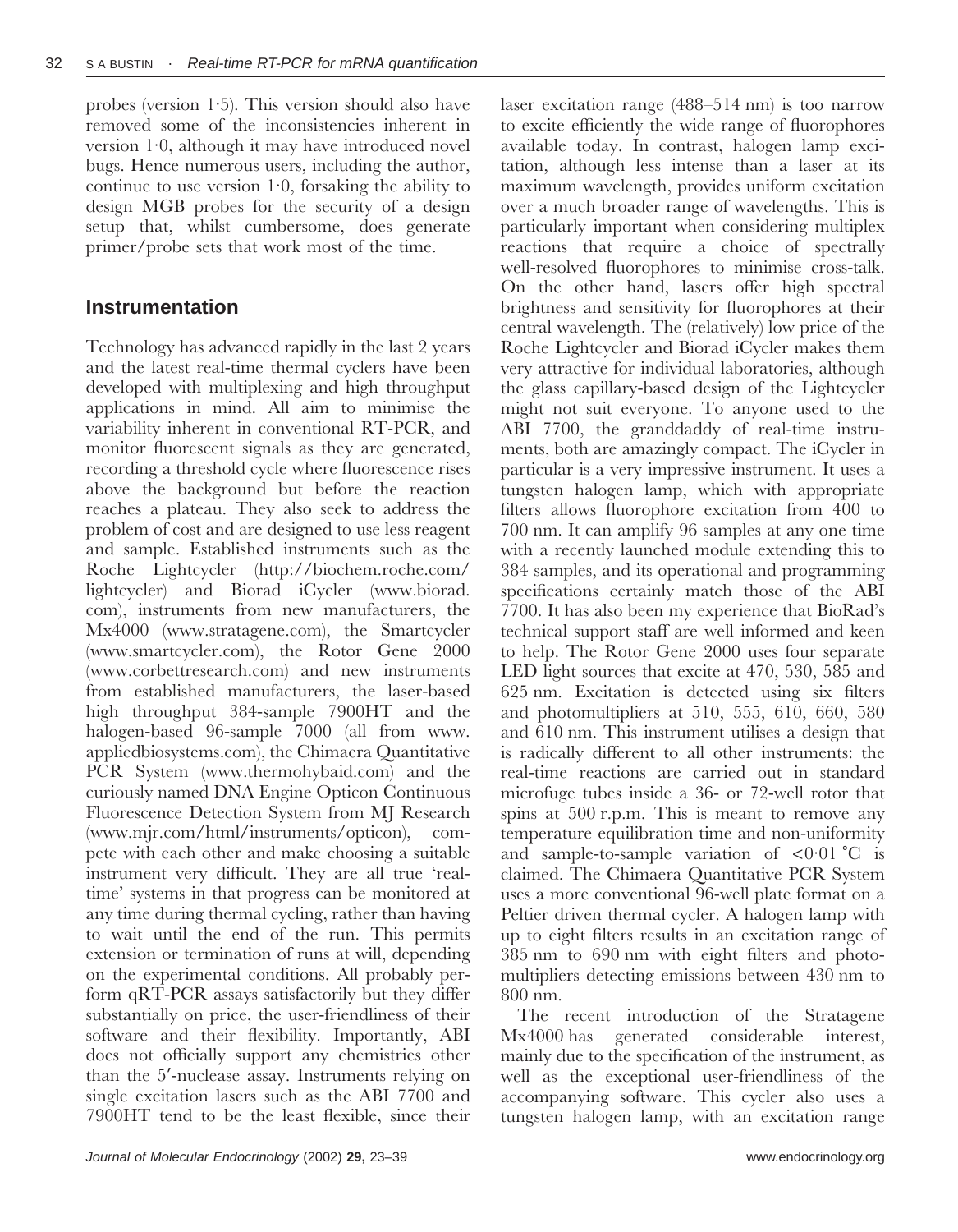from 350 to 750 nm and four photomultiplier tubes with a detection range from 350 to 830 nm. Uniquely, it contains an integrated personal computer that operates independently from the instrument's embedded microprocessor, which affords some protection against data loss. This instrument has been designed very much with multiplexing in mind and each of the four scanning fibre-optic heads independently excites and detects dyes, reading up to four dyes in a single tube. Its excitation and emission filters are slightly offset from the peak excitation and emission wavelengths of the matched fluorophore. This offset aides in limiting leakage of fluorescence from adjacent dyes, thereby minimising background and cross-talk while enhancing dye discrimination. The thermal cycler itself is a hybrid consisting of Peltier, resistive and convective technologies that are claimed to result in improved temperature uniformity across the whole plate and reduced over- or undershooting of set temperatures. Its major disadvantage is its high price but its customer service is, in my experience, second to none.

ABI have recently introduced the relatively inexpensive ABI Prisms 7000, probably as a replacement for the 7700. It retains the Peltierbased 96-well block thermal cycling format, but replaces the laser with a tungsten–halogen lamp that simultaneously illuminates all sample wells. Fluorescence emission is directed sequentially through four optical filters positioned on a filter wheel to a cooled, charge-coupled device (CCD) camera. In addition, ABI have listened to their users and the software supplied with the instrument is significantly enhanced compared with the limited functionality and relatively user-unfriendly software supplied with the 7700. It is also Microsoft Windows-based, which allows easy export of raw data, amplification plots, etc. for the majority of users that use this operating system. Another advantage of this system is its compact size and (relatively) reasonable price, which makes it ideal for use in individual labs. Cepheid have taken a different, but interesting approach with the design of their Smartcycler. It contains independently controlled reaction sites that allow up to 16 different reactions with different heating/cooling protocols to be run simultaneously on the same instrument. It remains to be seen whether this ability to run the same experiment under various reaction conditions simultaneously is really useful



**Figure 3.** Operator variability. Three researchers used identical micropipettes, master mix and template to quantitate the same target on an ABI Prism 7700. Individual 1 was an experienced researcher, whereas individuals 2 and 3 were non-experts who had limited experience with dispensing reagents. The scatterplot shows the replicate C<sub>t</sub>s obtained by the three individuals. These translate into significantly different copy numbers/µg total RNA of 8 $7 \times 10^5$ , 2 $8 \times 10^5$  and 2 $7 \times 10^3$  respectively.

or whether it might increase the likelihood of operator error.

## **Operator and reagents – sources of variability**

The variability of RT-PCR results obtained from identical samples assayed in different laboratories continues to be a problem (Bolufer *et al.* 2001). In real-time RT-PCR, the single most likely source of data variation is likely to be due to variability introduced by the person carrying out the experiment. Since there are so many steps involved in going from a tissue sample to a 'quantitative' result, it is not surprising that this is so. Figure 3 demonstrates the degree of variation possible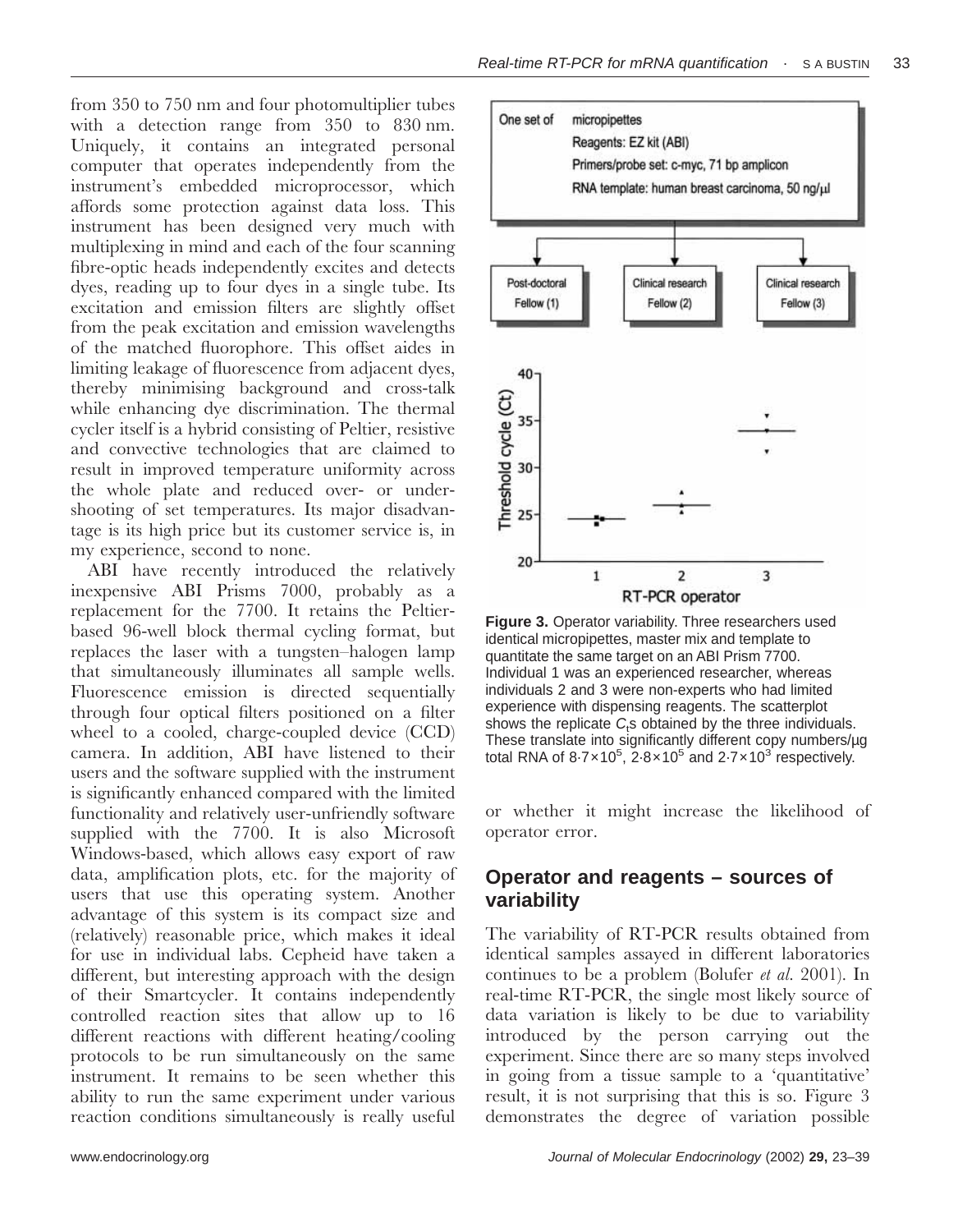within a single laboratory and the results provide a convincing argument for the use of robots when reproducibility and inter-laboratory comparability are the main concerns. One of the reasons for using manufacturers' kits rather than making up homemade master mixes is the expectation of lot-to-lot consistency. We investigated this by comparing the *C*t s obtained using a single template and two batches of ABI's EZ system, which is a oneenzyme/one-tube RT-PCR kit for the 5-nuclease assay. We observed significant differences in  $C_t$ s that translated into a 2·5-fold difference in median mRNA copy numbers (Fig. 4A). We also looked at the stability of the Taqman probes and found that two lots of probe synthesised within 6 months of one another generated significant differences in  $C<sub>t</sub>$ that resulted in a sevenfold difference in calculated mRNA copy numbers (Fig. 4B). We have also found that probes synthesised by different manufacturers have different stability upon storage, with the most consistent probes being those obtained from ABI. Hence it is important that a standard, either in the form of an oligonucleotide standard curve or a standard RNA preparation, must be included with every RT-PCR run, especially when a fresh batch of RT-PCR kit or probe is used.

### **Normalisation**

The identification of a valid reference for data normalisation remains the most stubborn of problems and none of the solutions proposed are ideal. It is especially difficult when dealing with *in vivo* samples and comparing gene expression patterns between different individuals. Surprisingly, glyceraldehyde-3-phosphate dehydrogenase (GAPDH) continues to be utilised as a normaliser despite continuing reports that emphasise the problems associated with its use (Ke *et al.* 2000, Suzuki *et al.* 2000). It is now well documented that GAPDH mRNA levels are not constant (Zhu *et al.* 2001), that it contributes to diverse cellular functions such as nuclear RNA export, DNA replication, DNA repair, exocytotic membrane fusion, cytoskeletal organisation and phosphotransferase activity (Sirover 1999). It is pathologically implicated in apoptosis and neurodegenerative disease (Tatton *et al.* 2000) and its mRNA levels are highly heterogeneous even in cellular subpopulations of the same pathological origin (Goidin *et al.* 2001). There are some instances when



**Figure 4.** Effects of reagents on accuracy of quantification. (A) IGF-IR mRNA levels were determined in the same RNA sample using different lots of ABI' EZ kit. Reactions were carried out a total of five times by the same individual, and the scatterplot shows the calculated individual and median mRNA copy numbers (Kit 1: 1 $\cdot$ 3×10<sup>8</sup>±3 $\cdot$ 2×10<sup>7</sup>; Kit 2: 5 $\cdot$ 4×10<sup>7</sup>±1 $\cdot$ 6×10<sup>7</sup> copies/µg total RNA). (B) c-myc mRNA levels were determined in the same RNA sample with two batches of probe, one stored at  $+4$  °C for 9 months, the other for 3 months. Reactions were carried out a total of five times by the same individual, and the scatterplot shows the calculated individual and median mRNA copy numbers (probe A:  $5.6 \times 10^7 \pm 1.3 \times 10^7$ ; probe B:  $3.8\times10^8$ ± $6.2\times10^7$  copies/µg total RNA).

normalisation to GAPDH may be valid (Edwards & Denhardt 1985, Winer *et al.* 1999, Wall & Edwards 2002), but for most experimental conditions its use is inappropriate and should be discontinued.

I have previously advocated normalisation to total cellular RNA as the least unreliable method (Bustin 2000). However, little is known about the total RNA content per cell of different tissues *in vivo*, or how this might vary between individuals between normal and tumour tissue. We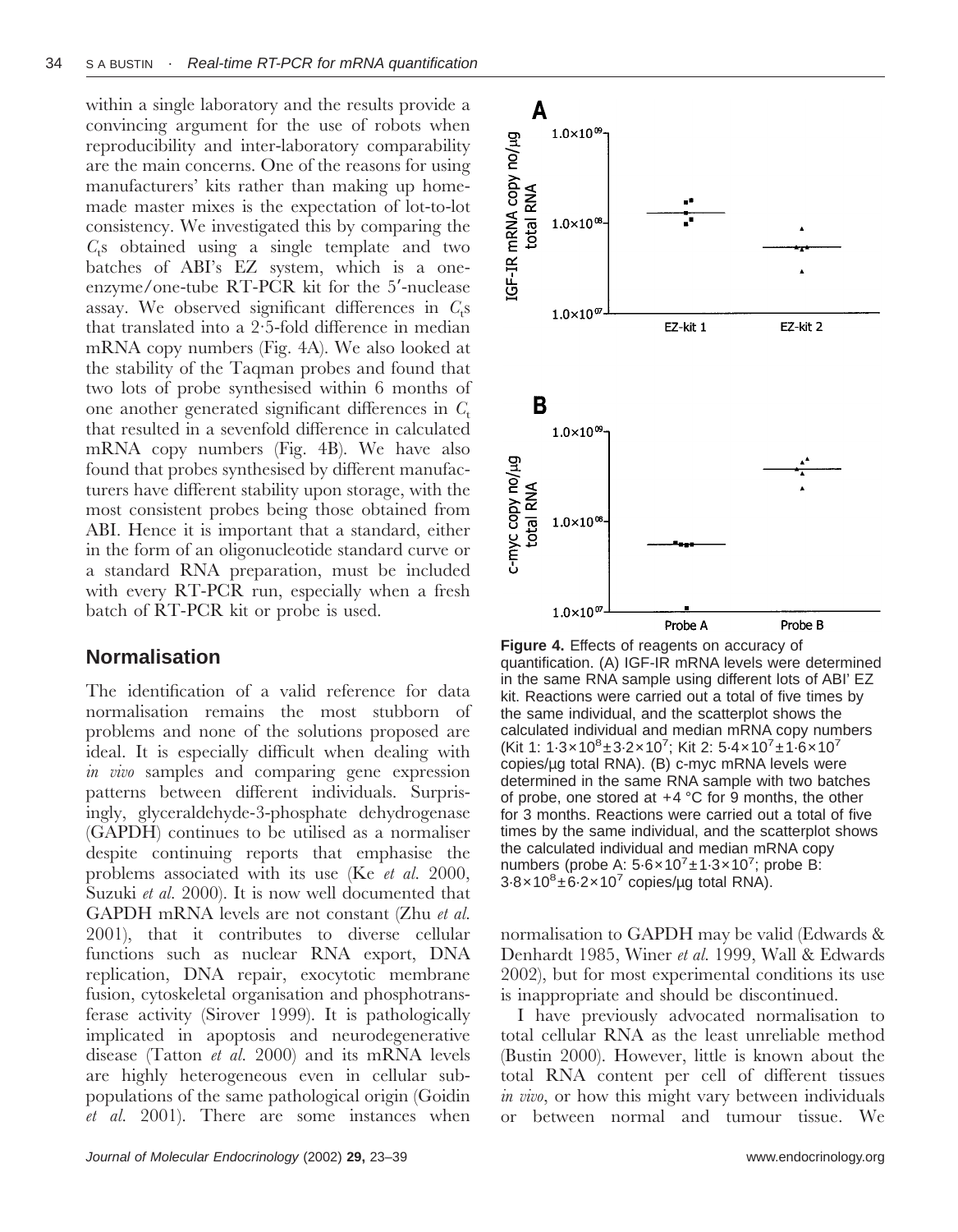addressed a couple of these issues by taking blood samples from 62 healthy volunteers and counting and purifying the nucleated blood cells (NBCs). Total RNA was prepared using Qiagen's RNeasy RNA extraction kit and the RNA content was quantitated using a Pharmacia Genequant spectrophotometer. This revealed relatively little variation in the amount of total RNA per cell, with a median of 2·1 ng/cell (range 0·36–2·8 ng), which translates into  $8\cdot5\times10^5$  NBC/µg total RNA (range  $4.3 \times 10^5$ -2.8  $\times 10^6$ ). This analysis is more difficult to make when analysing solid tissue, but it does confirm the validity of normalising to total RNA when comparing results between individuals.

Normalisation to total RNA content requires accurate quantification of the RNA sample and two methods are commonly used. First, the RiboGreen RNA quantification assay (www.probes.com) relies on a proprietary dye that exhibits significant fluorescence enhancement on binding to nucleic acids and can be detected in a spectrofluorometer, fluorescence microplate reader or filter-based fluorometer (Jones *et al.* 1998). The more traditional method uses absorbance measures at  $OD_{260}$  in a spectrophotometer. Since it is generally assumed that  $OD_{260}$  analysis is less accurate than the RiboGreen assay, we have compared RNA quantification data obtained using the RiboGreen assay with  $OD_{260}$  analysis using a Genequant II (Pharmacia). The results (Fig. 5) suggest that both methods generate comparable results when the RNA concentration is not less than  $100 \text{ ng}/\mu\text{l}$ , with RiboGreen measurements lower than those obtained using the spectrophotometer.  $OD_{260}$ analysis becomes less reliable at lower RNA concentrations. Neither of the two methods provides reliable information about the quality of the RNA, a key consideration when quantitating mRNA levels in fresh tissue. Therefore, both methodologies are likely to be superseded by the recent introduction of the RNA 6000 LabChip, which allows the use of a Bioanalyser such as the Agilent 2100 (www.agilent.com) to integrate the quantification of RNA samples with a quality assessment in one rapid step. This is particularly important when the RNA has been extracted from 'dirty' tissue such as the colon and we now routinely subject all our RNA to this analysis.

An important consideration when using total RNA for normalisation is the lack of internal control for RT or PCR inhibitors. All quantitative methods



**Figure 5.** Comparison of RNA quantification using the Genequant II and the RiboGreen fluorescent assay. RNA from 34 normal colon biopsies was quantitated using a standard Genequant II protocol which measures the absorbance at 260 nm. The same samples were then quantitated using a standard RiboGreen fluorescent assay. RT-PCR assays targeting the GHR were carried out and C<sub>t</sub> normalised against the respective concentrations determined by the two methods. The scatterplot shows a good correlation between the two methods  $(r^2=0.8612)$ .

assume that the RNA targets are reverse transcribed and subsequently amplified with similar efficiency. The risk with normalisation against external standards is that a proportion of the samples might contain some inhibitor that significantly reduces the efficiency of the RT-PCR reaction, resulting in inaccurate quantification. Therefore, it is necessary to develop universal internal standards that can be added to the RNA preparation to monitor the efficiency of RT reaction.

A major problem arises when RNA is prepared from extremely small samples, i.e. from LCM. Here it is not possible to quantitate the RNA sample, and it becomes necessary to normalise copy number to some internal RNA template. When dealing with *in vivo* samples it is not possible to predict which housekeeping gene might be useful, indeed it is likely that mRNA levels of all housekeeping genes vary to such degree that normalisation becomes inaccurate and/or misleading. rRNA, which makes up the bulk of a total RNA sample, has been proposed as an alternative normaliser (Bhatia *et al.* 1994, Zhong & Simons 1999), despite reservations concerning its expression levels, transcription by a different RNA polymerase and possible imbalances in rRNA and mRNA fractions between different samples (Solanas *et al.* 2001). Its use has been validated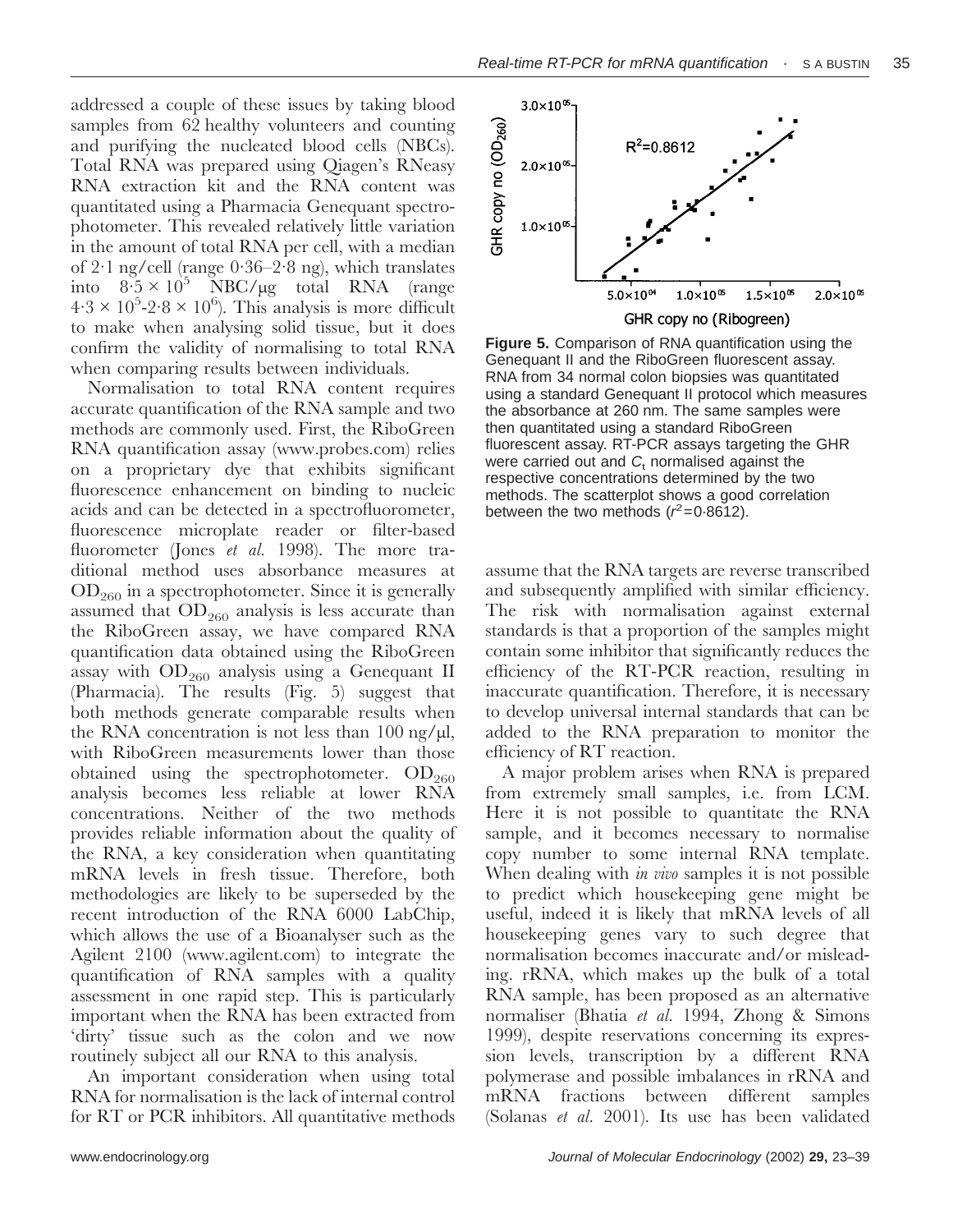recently by a study that showed its levels remaining constant during serum-stimulation of tissue culture cells (Schmittgen & Zakrajsek 2000), a conclusion supported by another recent study (Goidin *et al.* 2001). If a researcher insists on normalising mRNA levels in tissue culture cells to a housekeeping gene, there is an endogenous control plate available for Taqman assays from ABI that evaluates the expression of 11 housekeeping genes (http://docs. appliedbiosystems.com/pebiodocs/04308134.pdf ).

# **Conclusions**

The comparative ease and rapidity with which quantitative data can be acquired using real-time RT-PCR assays has generated the impression that those data are reliable and can be subjected to objective statistical analysis. In reality, it is very difficult to answer the question of how quantitative, reproducible or informative real-time RT-PCR is. Deceptively easy techniques such as real-time RT-PCR create bandwagon effects, and results are generated with little understanding of the subtleties involved and with the statistical analyses of the numerical data obscuring and allowing misinterpretation of the actual results. The wide range of enzymes, unlimited number of different primer, probe and amplicon combinations, the fact that very few *in vivo* data have been obtained from clearly defined cell samples contribute to a general feeling of unease when confronted with quantitative RT-PCR data. The reluctance of many authors to describe comprehensively their protocols, the absence of acceptable validation of normalisation procedures between samples, and the difficulties in reproducing data reported in one laboratory by another one raises serious questions concerning the validity of many interpretations of data. Coupled with this, there is an inordinate divergence in standards applied by reviewers, resulting in the publication of scientific papers where, upon close inspection, the data do not actually support the authors' conclusions. Today's challenge is no longer the need to develop ever more sensitive and specific quantification assays but to advance experimental protocols and designs that are rigorously controlled and allow meaningful global comparisons.

Therefore, I would like to recommend for discussion several points that should help towards making real-time RT-PCR a meaningful means of quantitating mRNA expression profiles:

1. Strict validation of any reagent is required. The quality and quantity of RNA templates must be closely monitored and reported when publishing.

2. There must be standardisation of methodology for relatable comparison between laboratories. A lead by a commercial company, along the lines the StaRT approach, could result in universal protocols and reagents.

3. Standard internal controls must be included to monitor RT and PCR efficiencies and results must be published.

4. Every qRT-PCR run should include an amplicon-specific standard curve generated by serial dilution of a sense strand oligonucleotide. This may prove to be limiting when attempting to profile numerous genes simultaneously and will add significantly to the cost of the assay. It may be possible to use a strictly controlled reference mRNA, cDNA preparation or mixture of amplicons, but again it must be commercial companies providing these reagents.

5. Reactions should be set up using robots to ensure minimal variability, and a consensus with regard to intra-sample variability must be established.

6. Normalisation of samples obtained from *in vitro* experiments can be carried out against a panel (probably two or three) of housekeeping genes whose expression has been shown to be unaffected by experimental conditions. This information must be included in any publication. However, normalisation against cell number, total RNA or rRNA is preferable.

7. Normalisation of samples obtained *in vivo* must be carried out against cell number (if nucleated blood cells), rRNA or total RNA. There is no justification or reason for using housekeeping genes.

8. Any conclusions from experiments involving *in vivo* tissue samples are hindered by the heterogeneity of material, especially so when using tumour samples. The use of additional techniques, such as LCM, to enrich for individual cell types or cell location should become mandatory as it is crucial for relevant data interpretation.

Finally, it must be remembered that real-time RT-PCR quantitates steady state mRNA levels and no more. Accurate quantification of mRNA levels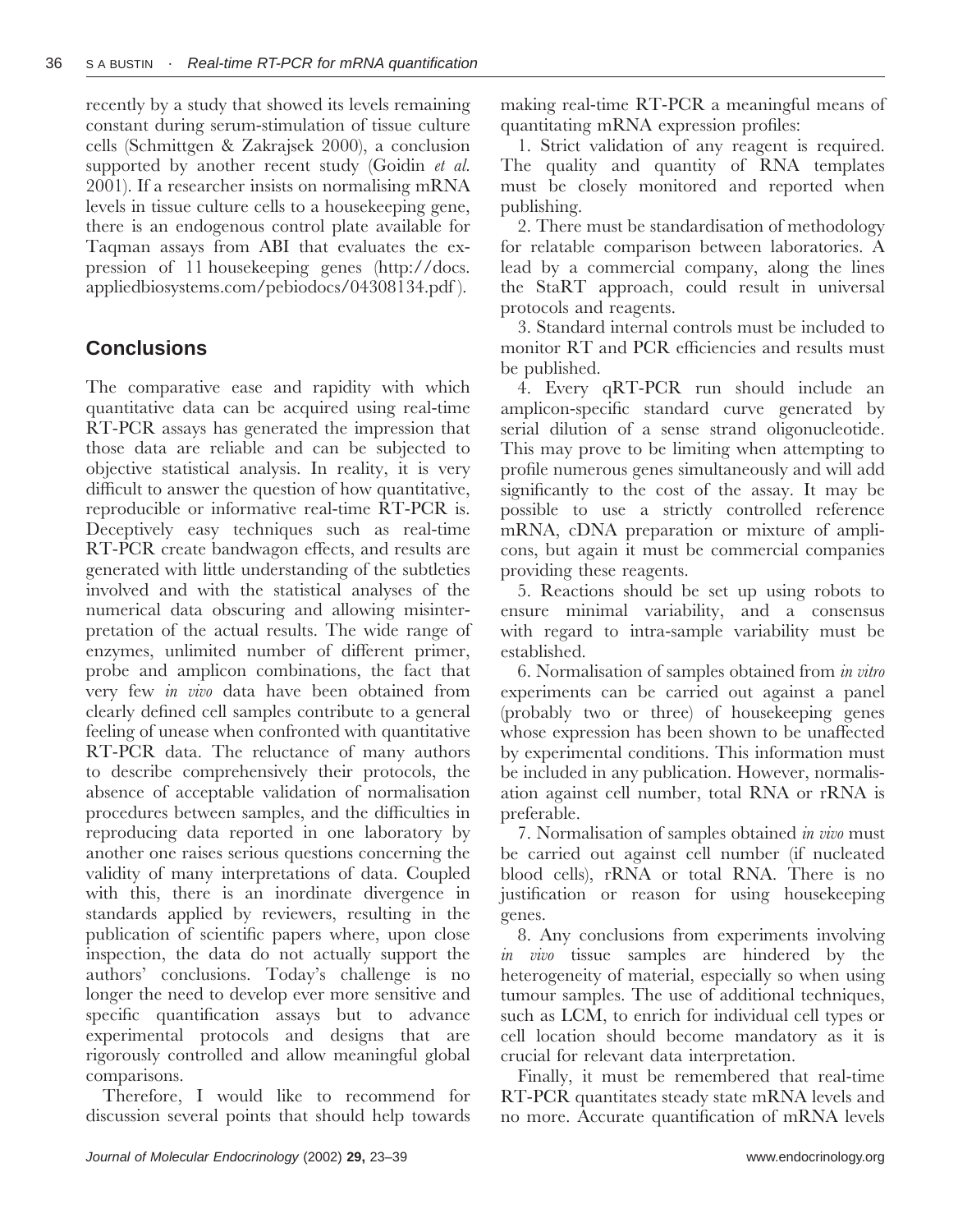tells the researcher nothing about either transcription levels or mRNA stability. RNA levels may not reflect the levels of protein produced by the cell (Gygi *et al.* 1999), as for many regulation occurs at the post-transcriptional stage. RT-PCR data are totally uninformative about protein activity, or about any possible mutation that the target gene might harbour. Complete and biologically relevant analysis of gene expression requires additional information, especially that derived from immunohistochemistry and biochemical assays.

#### **Acknowledgements**

I gratefully acknowledge support from Bowel Cancer Research and the Joint Research Board of St Bartholomew's Hospital. I would like to thank Qiagen for their gift of Sensiscript, Biosearch for their gift of IGF-II probes, Adrian Palmer (Roche) for carrying out the extraction of RNA on the Magnapure and the RT-PCR on the Lightcycler and Jane Theaker and Stephen Little for additional information on Scorpions.

#### **References**

- Afonina I, Kutyavin I, Lukhtanov E, Meyer RB & Gamper H 1996 Sequence-specific arrest of primer extension on single-stranded DNA by an oligonucleotide–minor groove binder conjugate. *PNAS* **93** 3199–3204.
- Battaglia M, Pedrazzoli P, Palermo B, Lanza A, Bertolini F, Gibelli N, Da Prada GA, Zambelli A, Perotti C & Robustelli della Cuna G 1998 Epithelial tumour cell detection and the unsolved problems of nested RT-PCR: a new sensitive one step method without false positive results. *Bone Marrow Transplantation* **22** 693–698.
- Bhatia P, Taylor WR, Greenberg AH & Wright JA 1994 Comparison of glyceraldehyde-3-phosphate dehydrogenase and 28S-ribosomal RNA gene expression as RNA loading controls for northern blot analysis of cell lines of varying malignant potential. *Analytical Biochemistry* **216** 223–226.
- Bieche I, Onody P, Laurendeau I, Olivi M, Vidaud D, Lidereau R & Vidaud M 1999 Real-time reverse transcription-PCR assay for future management of ERBB2-based clinical applications. *Clinical Chemistry* **45** 1148–1156.
- Bijwaard KE, Aguilera NS, Monczak Y, Trudel M, Taubenberger JK & Lichy JH 2001 Quantitative real-time reverse transcription-PCR assay for cyclin D1 expression: utility in the diagnosis of mantle cell lymphoma. *Clinical Chemistry* **47** 195–201.
- Bock O, Kreipe H & Lehmann U 2001 One-step extraction of RNA from archival biopsies. *Analytical Biochemistry* **295** 116–117.
- Bohle RM, Hartmann E, Kinfe T, Ermert L, Seeger W & Fink L 2000 Cell type-specific mRNA quantitation in non-neoplastic tissues after laser-assisted cell picking. *Pathobiology* **68** 191–195.
- Bolufer P, Lo CF, Grimwade D, Barragan E, Diverio D, Cassinat B, Chomienne C, Gonzalez M, Colomer D, Gomez MT, Marugan I, Roman J, Delgado MD, Garcia-Marco JA, Bornstein R,

Vizmanos JL, Martinez B, Jansen J, Villegas A, de Blas JM, Cabello P & Sanz MA 2001 Variability in the levels of PML-RARa fusion transcripts detected by the laboratories participating in an external quality control program using several reverse transcription polymerase chain reaction protocols. *Haematologica* **86** 570–576.

- Buonamici S, Ottaviani E, Testoni N, Montefusco V, Visani G, Bonifazi F, Amabile M, Terragna C, Ruggeri D, Piccaluga PP, Isidori A, Malagola M, Baccarani M, Tura S & Martinelli G 2002 Real-time quantitation of minimal residual disease in inv(16)-positive acute myeloid leukemia may indicate risk for clinical relapse and may identify patients in a curable state. *Blood* **99** 443–449.
- Bustin SA 2000 Absolute quantification of mRNA using real-time reverse transcription polymerase chain reaction assays. *Journal of Molecular Endocrinology* **25** 169–193.
- Bustin SA & Dorudi S 1998 Molecular assessment of tumour stage and disease recurrence using PCR-based assays. *Molecular Medicine Today* **4** 389–396.
- Bustin SA, Gyselman VG, Williams NS & Dorudi S 1999 Detection of cytokeratins 19/20 and guanylyl cyclase C in peripheral blood of colorectal cancer patients. *British Journal of Cancer* **79** 1813–1820.
- Bustin SA, Gyselman VG, Siddiqi S & Dorudi S 2000 Cytokeratin 20 is not a tissue-specific marker for the detection of malignant epithelial cells in the blood of colorectal cancer patients. *International Journal Surgical Investigation* **2** 49–57.
- Bustin SA, Li SR, Phillips S & Dorudi S 2001 Expression of HLA class II in colorectal cancer: evidence for enhanced immunogenicity of microsatellite-instability-positive tumours. *Tumor Biology* **22** 294–298.
- Calogero A, Timmer-Bosscha H, Schraffordt KH, Tiebosch AT, Mulder NH & Hospers GA 2000 Limitations of the nested reverse transcriptase polymerase chain reaction on tyrosinase for the detection of malignant melanoma micrometastases in lymph nodes. *British Journal of Cancer* **83** 184–187.
- Chelly J, Concordet JP, Kaplan JC & Kahn A 1989 Illegitimate transcription: transcription of any gene in any cell type. *PNAS* **86** 2617–2621.
- Cheung IY & Cheung NK 2001 Quantitation of marrow disease in neuroblastoma by real-time reverse transcription-PCR. *Clinical Cancer Research* **7** 1698–1705.
- Chou Q, Russell M, Birch DE, Raymond J & Bloch W 1992 Prevention of pre-PCR mis-priming and primer dimerization improves low-copy-number amplifications. *Nucleic Acids Research* **20** 1717–1723.
- Cohen CD, Frach K, Schlondorff D & Kretzler M 2002*a* Quantitative gene expression analysis in renal biopsies: a novel protocol for a high-throughput multicenter application. *Kidney International* **61** 133–140.
- Cohen CD, Grone HJ, Grone EF, Nelson PJ, Schlondorff D & Kretzler M 2002*b* Laser microdissection and gene expression analysis on formaldehyde-fixed archival tissue. *Kidney International* **61** 125–132.
- Crawford EL, Peters GJ, Noordhuis P, Rots MG, Vondracek M, Grafstrom RC, Lieuallen K, Lennon G, Zahorchak RJ, Georgeson MJ, Wali A, Lechner JF, Fan PS, Kahaleh MB, Khuder SA, Warner KA, Weaver DA & Willey JC 2001 Reproducible gene expression measurement among multiple laboratories obtained in a blinded study using standardized RT (StaRT)-PCR. *Molecular Diagnostics* **6** 217–225.
- DeMuth JP, Jackson CM, Weaver DA, Crawford EL, Durzinsky DS, Durham SJ, Zaher A, Phillips ER, Khuder SA & Willey JC 1998 The gene expression index c-myc x E2F-1/p21 is highly predictive of malignant phenotype in human bronchial epithelial cells. *American Journal of Respiratory Cell and Molecular Biology* **19** 18–24.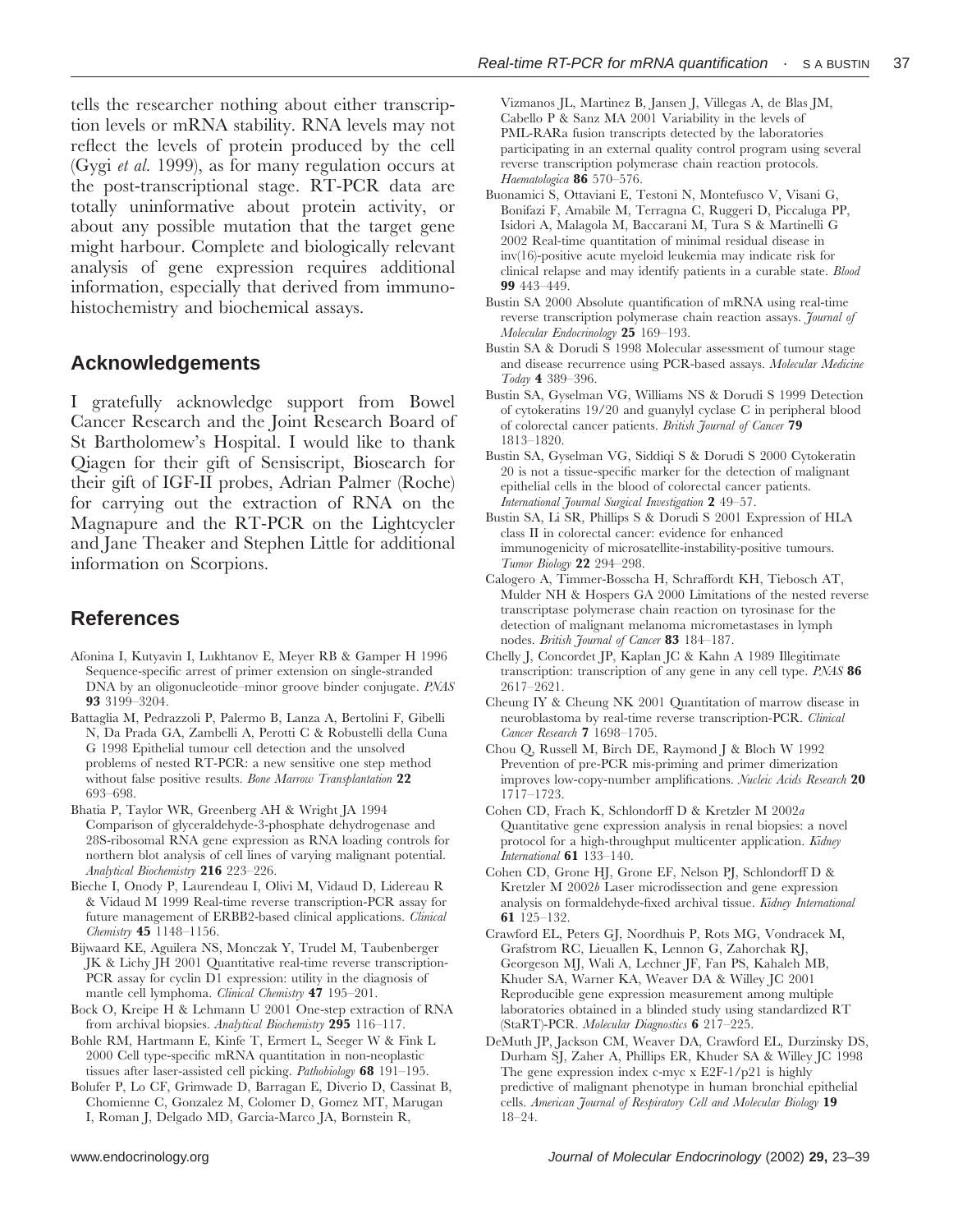Deng G, Lu Y, Zlotnikov G, Thor AD & Smith HS 1996 Loss of heterozygosity in normal tissue adjacent to breast carcinomas. *Science* **274** 2057–2059.

Dolter KE & Braman JC 2001 Small-sample total RNA purification: laser capture microdissection and cultured cell applications. *Biotechniques* **30** 1358–1361.

Edwards DR & Denhardt DT 1985 A study of mitochondrial and nuclear transcription with cloned cDNA probes. Changes in the relative abundance of mitochondrial transcripts after stimulation of quiescent mouse fibroblasts. *Experimental Cell Research* **157** 127–143.

Egholm M, Buchardt O, Christensen L, Behrens C, Freier SM, Driver DA, Berg RH, Kim SK, Norden B & Nielsen PE 1993 PNA hybridizes to complementary oligonucleotides obeying the Watson–Crick hydrogen-bonding rules. *Nature* **365** 566–568.

Eis PS, Olson MC, Takova T, Curtis ML, Olson SM, Vener TI, Ip HS, Vedvik KL, Bartholomay CT, Allawi HT, Ma WP, Hall JG, Morin MD, Rushmore TH, Lyamichev VI & Kwiatkowski RW 2001 An invasive cleavage assay for direct quantitation of specific RNAs. *Nature Biotechnology* **19** 673–676.

Emmert-Buck MR, Bonner RF, Smith PD, Chuaqui RF, Zhuang Z, Goldstein SR, Weiss RA & Liotta LA 1996 Laser capture microdissection. *Science* **274** 998–1001.

Fiandaca MJ, Hyldig-Nielsen JJ, Gildea BD & Coull JM 2001 Self-reporting PNA/DNA primers for PCR analysis. *Genome Research* **11** 609–613.

Fink L, Kinfe T, Stein MM, Ermert L, Hanze J, Kummer W, Seeger W & Bohle RM 2000 Immunostaining and laser-assisted cell picking for mRNA analysis. *Laboratory Investigations* **80** 327–333.

Fink L, Kohlhoff S, Stein MM, Hanze J, Weissmann N, Rose F, Akkayagil E, Manz D, Grimminger F, Seeger W & Bohle RM 2002 cDNA array hybridization after laser-assisted microdissection from nonneoplastic tissue. *American Journal of Pathology* **160** 81–90.

Gelmini S, Tricarico C, Vona G, Livi L, Melina AD, Serni S, Cellai E, Magrini S, Villari D, Carini M, Serio M, Forti G, Pazzagli M & Orlando C 2001 Real-time quantitative reverse transcriptasepolymerase chain reaction (RT-PCR) for the measurement of prostate-specific antigen mRNA in the peripheral blood of patients with prostate carcinoma using the taqman detection system. *Clinical Chemistry and Laboratory Medicine* **39** 385–391.

Gilliland G, Perrin S, Blanchard K & Bunn HF 1990 Analysis of cytokine mRNA and DNA: detection and quantitation by competitive polymerase chain reaction. *PNAS* **87** 2725–2729.

Godfrey TE, Kim SH, Chavira M, Ruff DW, Warren RS, Gray JW & Jensen RH 2000 Quantitative mRNA expression analysis from formalin-fixed, paraffin-embedded tissues using 5' nuclease quantitative reverse transcription-polymerase chain reaction. *Journal of Molecular Diagnostics* **2** 84–91.

Goerke C, Bayer MG & Wolz C 2001 Quantification of bacterial transcripts during infection using competitive reverse transcription-PCR (RT-PCR) and LightCycler RT-PCR. *Clinical and Diagnostic Laboratory Immunology* **8** 279–282.

Goidin D, Mamessier A, Staquet MJ, Schmitt D & Berthier-Vergnes O 2001 Ribosomal 18S RNA prevails over glyceraldehyde-3 phosphate dehydrogenase and beta-actin genes as internal standard for quantitative comparison of mRNA levels in invasive and noninvasive human melanoma cell subpopulations. *Analytical Biochemistry* **295** 17–21.

Goldsworthy SM, Stockton PS, Trempus CS, Foley JF & Maronpot RR 1999 Effects of fixation on RNA extraction and amplification from laser capture microdissected tissue. *Molecular Carcinogenesis* **25** 86–91.

Greijer AE, Adriaanse HM, Dekkers CA & Middeldorp JM 2002 Multiplex real-time NASBA for monitoring expression dynamics of human cytomegalovirus encoded IE1 and pp67 RNA. *Journal of Clinical Virology* **24** 57–66.

Halford WP, Falco VC, Gebhardt BM & Carr DJ 1999 The inherent quantitative capacity of the reverse transcriptionpolymerase chain reaction. *Analytical Biochemistry* **266** 181–191.

- Hall JG, Eis PS, Law SM, Reynaldo LP, Prudent JR, Marshall DJ, Allawi HT, Mast AL, Dahlberg JE, Kwiatkowski RW, de Arruda M, Neri BP & Lyamichev VI 2000 Sensitive detection of DNA polymorphisms by the serial invasive signal amplification reaction. *PNAS* **97** 8272–8277.
- Harrington JJ & Lieber MR 1994 Functional domains within FEN-1 and RAD2 define a family of structure-specific endonucleases: implications for nucleotide excision repair. *Genes and Development* **8** 1344–1355.
- Heid CA, Stevens J, Livak KJ & Williams PM 1996 Real time quantitative PCR. *Genome Research* **6** 986–994.
- Hein I, Lehner A, Rieck P, Klein K, Brandl E & Wagner M 2001 Comparison of different approaches to quantify *Staphylococcus aureus* cells by real-time quantitative PCR and application of this technique for examination of cheese. *Applied Environmental Microbiology* **67** 3122–3126.

Hempel DM, Smith KA, Claussen KA & Perricone MA 2002 Analysis of cellular immune responses in the peripheral blood of mice using real-time RT-PCR. *Journal of Immunological Methods* **259** 129–138.

Jones LJ, Yue ST, Cheung CY & Singer VL 1998 RNA quantitation by fluorescence-based solution assay: RiboGreen reagent characterization. *Analytical Biochemistry* **265** 368–374.

Ke LD, Chen Z & Yung WK 2000 A reliability test of standard-based quantitative PCR: exogenous vs endogenous standards. *Molecular and Cellular Probes* **14** 127–135.

Kebelmann-Betzing C, Seeger K, Dragon S, Schmitt G, Moricke A, Schild TA, Henze G & Beyermann B 1998 Advantages of a new Taq DNA polymerase in multiplex PCR and time-release PCR. *Biotechniques* **24** 154–158.

Klimecki WT, Futscher BW & Dalton WS 1994 Effects of ethanol and paraformaldehyde on RNA yield and quality. *Biotechniques* **16** 1021–1023.

Kumar S, Reed MW, Gamper HB, Jr, Gorn VV, Lukhtanov EA, Foti M, West J, Meyer RB, Jr & Schweitzer BI 1998 Solution structure of a highly stable DNA duplex conjugated to a minor groove binder. *Nucleic Acids Research* **26** 831–838.

Kutyavin IV, Afonina IA, Mills A, Gorn VV, Lukhtanov EA, Belousov ES, Singer MJ, Walburger DK, Lokhov SG, Gall AA, Dempcy R, Reed MW, Meyer RB & Hedgpeth J 2000 3'-minor groove binder–DNA probes increase sequence specificity at PCR extension temperatures. *Nucleic Acids Research* **28** 655–661.

Lehmann U, Bock O, Glockner S & Kreipe H 2000 Quantitative molecular analysis of laser-microdissected paraffin-embedded human tissues. *Pathobiology* **68** 202–208.

Li SR, Dorudi S & Bustin SA 2000 Elevated levels of RanBP7 mRNA in colorectal carcinoma are associated with increased proliferation and are similar to the transcription pattern of the proto-oncogene c-*myc*. *Biochemical and Biophysical Research Communications* **271** 322–329.

Liu J, Feldman P & Chung TD 2002 Real-time monitoring *in vitro* transcription using molecular beacons. *Analytical Biochemistry* **300** 40–45.

Lyamichev V, Mast AL, Hall JG, Prudent JR, Kaiser MW, Takova T, Kwiatkowski RW, Sander TJ, de Arruda M, Arco DA, Neri BP & Brow MA 1999 Polymorphism identification and quantitative detection of genomic DNA by invasive cleavage of oligonucleotide probes. *Nature Biotechnology* **17** 292–296.

Malboeuf CM, Isaacs SJ, Tran NH & Kim B 2001 Thermal effects on reverse transcription: improvement of accuracy and processivity in cDNA synthesis. *Biotechniques* **30** 1074.